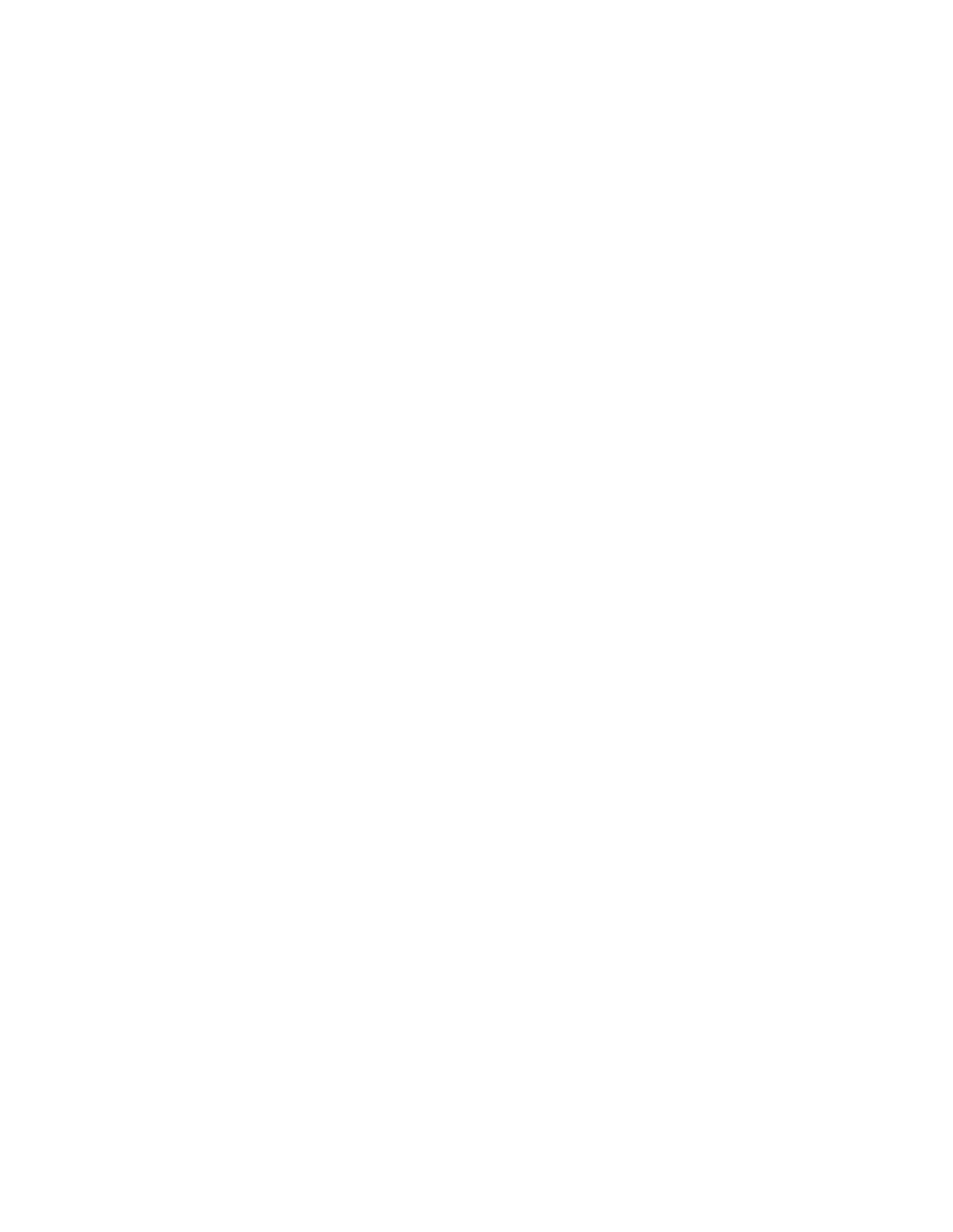### Contents

|                         |                 | 1 Configuration          | $\mathbf{1}$   |  |  |
|-------------------------|-----------------|--------------------------|----------------|--|--|
|                         | 1.1             |                          | $\overline{2}$ |  |  |
|                         | 1.2             |                          | $\overline{3}$ |  |  |
|                         | 1.3             |                          | $\overline{4}$ |  |  |
| 2 <sup>1</sup>          | <b>Sessions</b> |                          | 5              |  |  |
|                         | 2.1             |                          | 5              |  |  |
|                         | 2.2             |                          | 5              |  |  |
|                         | 2.3             |                          | 6              |  |  |
|                         | 2.4             |                          | $\overline{7}$ |  |  |
|                         | 2.5             |                          | 8              |  |  |
|                         | 2.6             |                          | 8              |  |  |
|                         |                 |                          |                |  |  |
|                         | 3 Caching       |                          | 9              |  |  |
|                         | 3.1             |                          | 9              |  |  |
|                         | 3.2             |                          | 9              |  |  |
|                         | 3.3             |                          | 10             |  |  |
|                         | 3.4             |                          | 10             |  |  |
|                         | 3.5             |                          | 12             |  |  |
|                         |                 |                          |                |  |  |
|                         |                 |                          |                |  |  |
| $\overline{\mathbf{4}}$ |                 | <b>Changes in Beaker</b> | 13             |  |  |
|                         | 4.1             |                          | 13             |  |  |
|                         | 4.2<br>4.3      |                          | 13<br>13       |  |  |
|                         | 4.4             |                          | 14             |  |  |
|                         | 4.5             |                          | 14             |  |  |
|                         | 4.6             |                          | 14             |  |  |
|                         | 4.7             |                          | 15             |  |  |
|                         | 4.8             |                          | 15             |  |  |
|                         | 4.9             |                          | 15             |  |  |
|                         | 4.10            |                          | 15             |  |  |
|                         | 4.11            |                          | 15             |  |  |
|                         | 4.12            |                          | 16             |  |  |
|                         | 4.13            |                          | 16             |  |  |
|                         |                 |                          | 16             |  |  |
|                         |                 |                          | 17             |  |  |
|                         |                 |                          | 17<br>17       |  |  |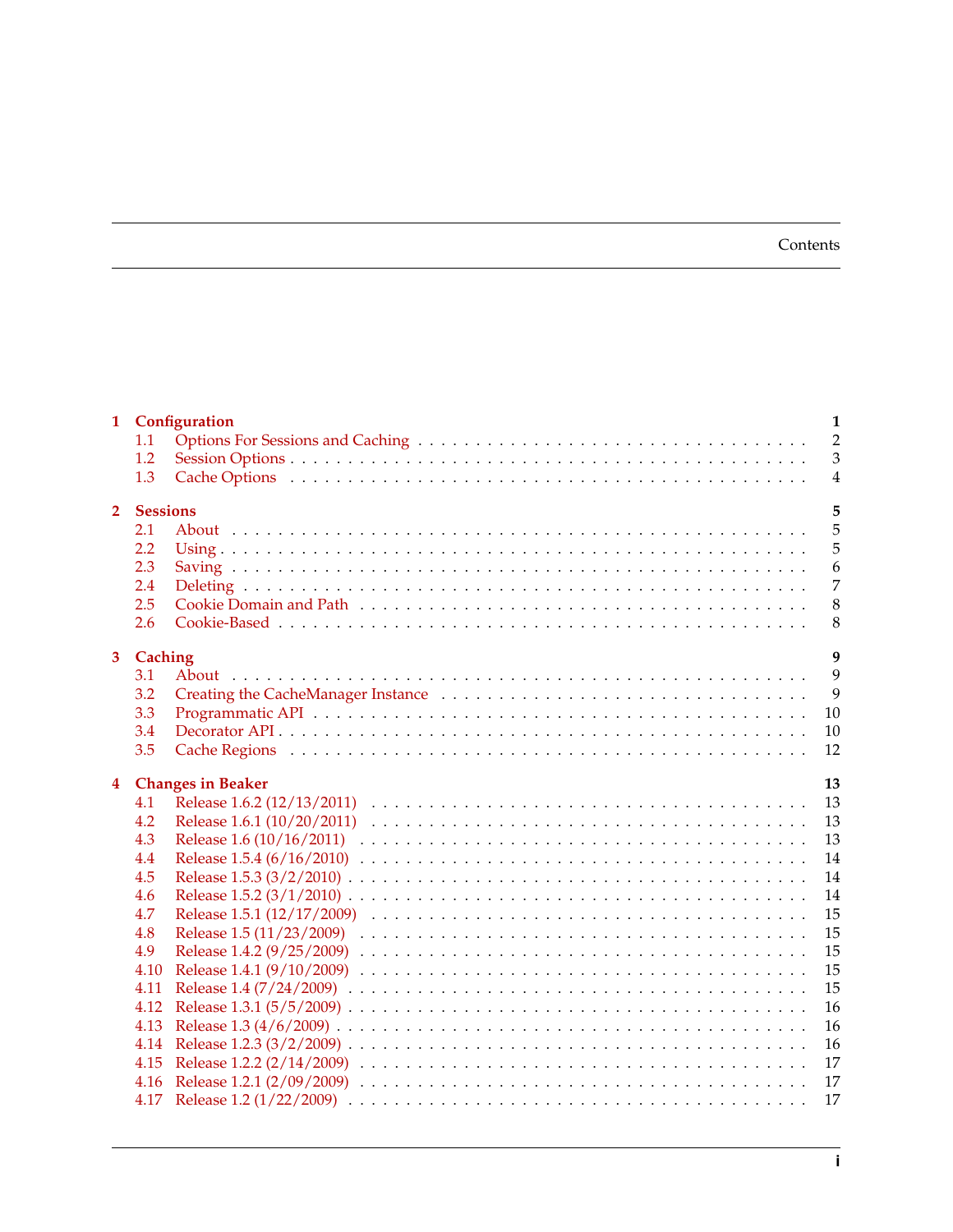|    | 5.1          |                            | 23       |
|----|--------------|----------------------------|----------|
| 5. |              | Indices and tables         | 23       |
|    | 4.40         |                            | 22       |
|    | 4.39         |                            | 21       |
|    | 4.38         |                            | 21       |
|    | 4.37         |                            | 21       |
|    | 4.36         |                            | 21       |
|    | 4.35         |                            | 21       |
|    | 4.34         |                            | 20       |
|    | 4.33         |                            | 20       |
|    | 4.32         |                            | 20       |
|    | 4.31         |                            | 20       |
|    | 4.30         |                            | 20       |
|    | 4.29         |                            | 19       |
|    | 4.28         |                            | 19       |
|    | 4.27         |                            | 19       |
|    | 4.26         |                            | 19       |
|    | 4.25         |                            | 18       |
|    | 4.23<br>4.24 |                            | 18<br>18 |
|    | 4.22         |                            | 18       |
|    | 4.21         |                            | 18       |
|    | 4.20         |                            | 17       |
|    | 4.19         | Release 1.1.2 (11/24/2008) | 17       |
|    | 4.18         | Release 1.1.3 (12/29/2008) |          |
|    |              |                            |          |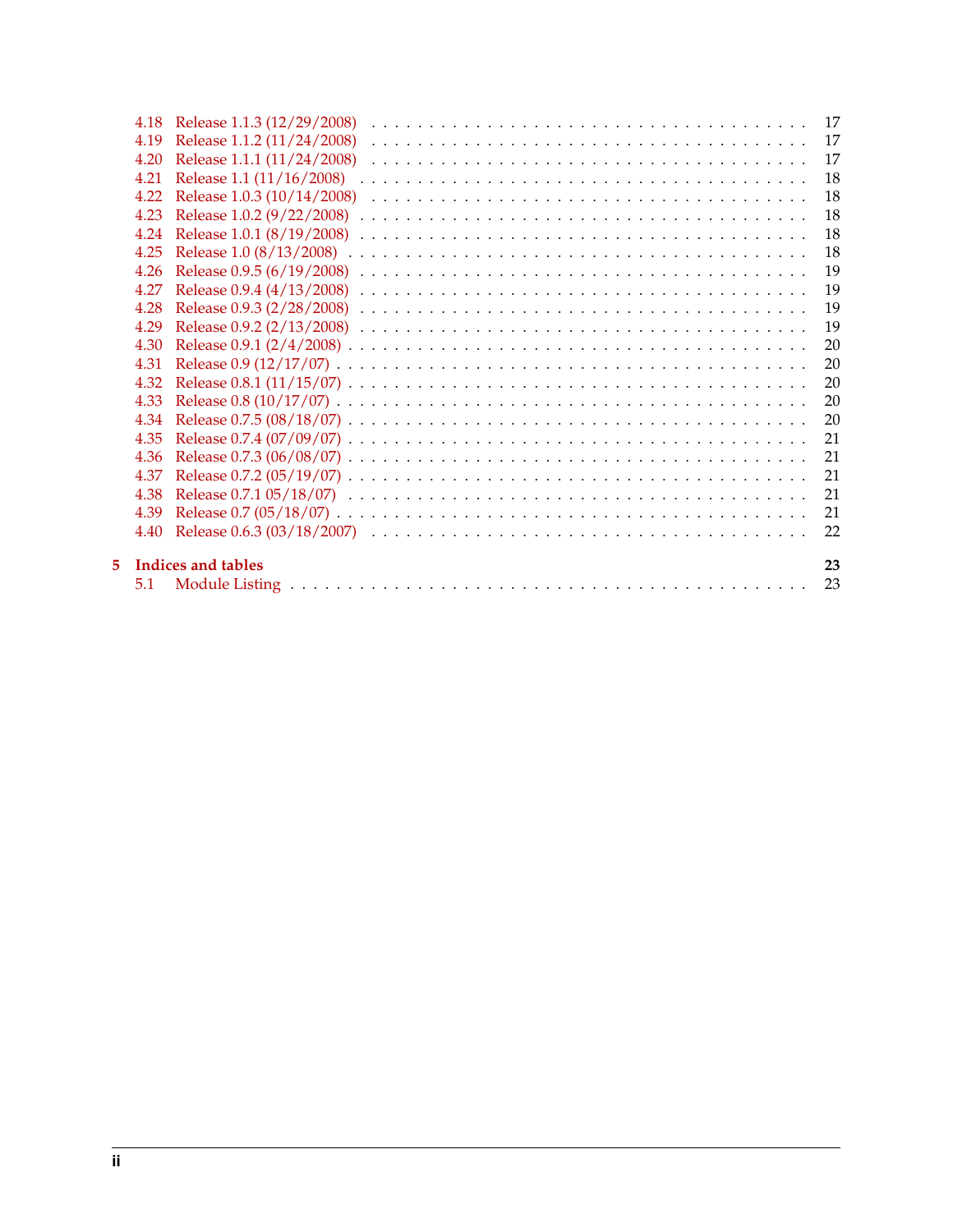### **Configuration**

<span id="page-4-0"></span>Beaker can be configured several different ways, depending on how it's used. The most recommended style is to use a dictionary of preferences that are to be passed to either the [SessionMiddleware](#page-34-0) or the [CacheManager](#page-29-0).

Since both Beaker's sessions and caching use the same back-end container storage system, there's some options that are applicable to both of them in addition to session and cache specific configuration.

Most options can be specified as a string (necessary to config options that are setup in INI files), and will be coerced to the appropriate value. Only datetime's and timedelta's cannot be coerced and must be the actual objects.

Frameworks using Beaker usually allow both caching and sessions to be configured in the same spot, Beaker assumes this condition as well and requires options for caching and sessions to be prefixed appropriately.

For example, to configure the cookie\_expires option for Beaker sessions below, an appropriate entry in a [Pylons](http://pylonshq.com/) INI file would be:

```
# Setting cookie_expires = true causes Beaker to omit the
# expires= field from the Set-Cookie: header, signaling the cookie
# should be discarded when the browser closes.
beaker.session.cookie_expires = true
```
**Note:** When using the options in a framework like [Pylons](http://pylonshq.com/) or [TurboGears2,](http://turbogears.org/2.0/) these options must be prefixed by beaker., for example in a [Pylons](http://pylonshq.com/) INI file:

beaker.session.data\_dir = %(here)s/data/sessions/data beaker.session.lock\_dir = %(here)s/data/sessions/lock

Or when using stand-alone with the [SessionMiddleware](#page-34-0):

```
from beaker.middleware import SessionMiddleware
session opts = \{'session.cookie_expires': True
}
app = SomeWSGIAPP()
app = SessionMiddleware(app, session_opts)
```
Or when using the [CacheManager](#page-29-0):

**from beaker.cache import** CacheManager **from beaker.util import** parse\_cache\_config\_options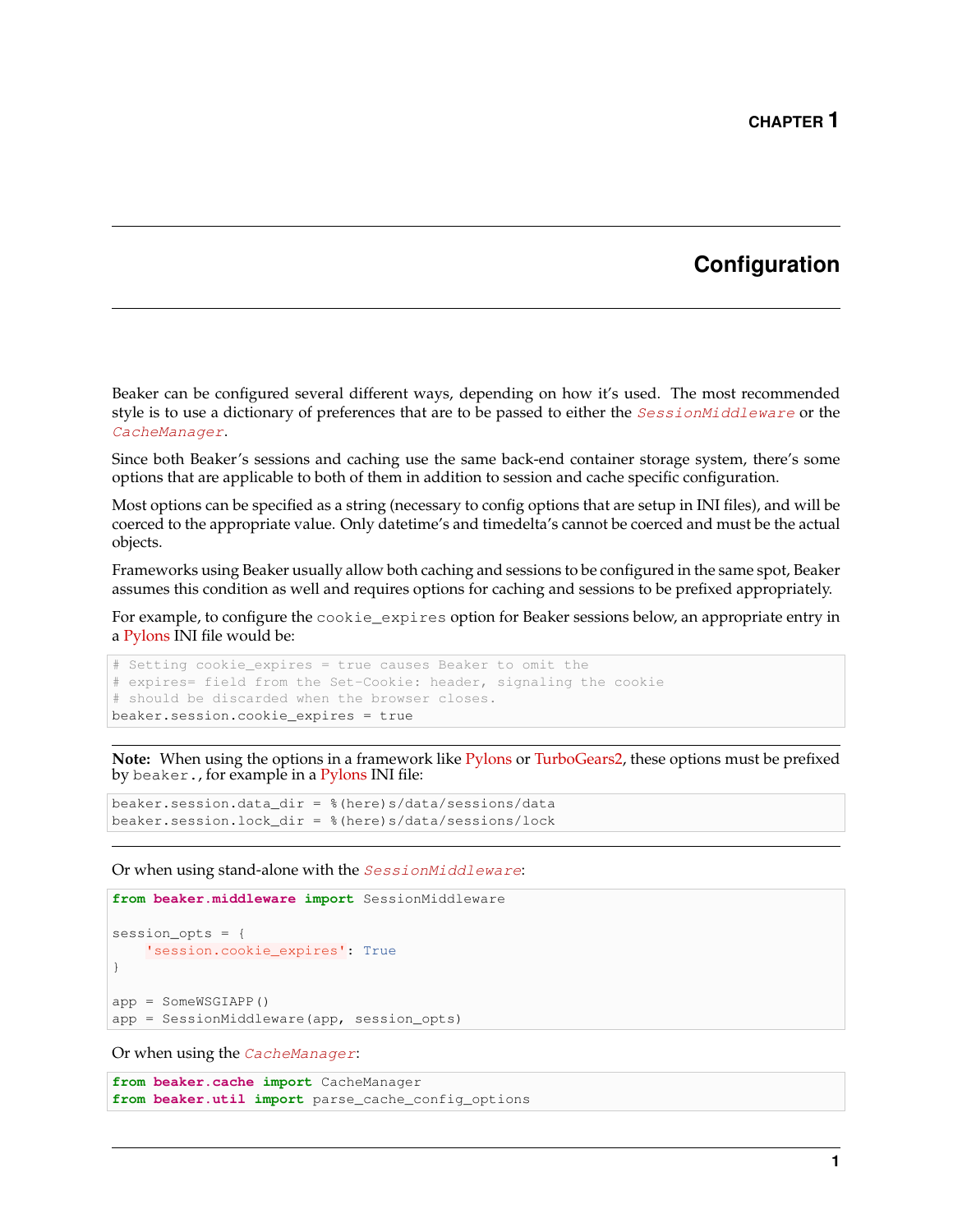```
cache opts = \{'cache.type': 'file',
    'cache.data_dir': '/tmp/cache/data',
    'cache.lock_dir': '/tmp/cache/lock'
}
cache = CacheManager(**parse_cache_config_options(cache_opts))
```
**Note:** When using the CacheManager directly, all dict options must be run through the [beaker.util.parse\\_cache\\_config\\_options\(\)](#page-37-0) function to ensure they're valid and of the appropriate type.

### <span id="page-5-0"></span>**1.1 Options For Sessions and Caching**

- **data\_dir (optional, string)** Used with any back-end that stores its data in physical files, such as the dbm or file-based back-ends. This path should be an absolute path to the directory that stores the files.
- **lock\_dir (required, string)** Used with every back-end, to coordinate locking. With caching, this lock file is used to ensure that multiple processes/threads aren't attempting to re-create the same value at the same time (The Dog-Pile Effect)
- **memcache\_module (optional, string)** One of the names memcache, cmemcache, pylibmc, or auto. Default is auto. Specifies which memcached client library should be imported when using the ext:memcached backend. If left at its default of auto, pylibmc is favored first, then cmemcache, then memcache. New in 1.5.5.

**type (required, string)** The name of the back-end to use for storing the sessions or cache objects.

Available back-ends supplied with Beaker: file, dbm, memory, ext:memcached, ext:database, ext:google

For sessions, the additional type of cookie is available which will store all the session data in the cookie itself. As such, size limitations apply (4096 bytes).

Some of these back-ends require the url option as listed below.

- **webtest\_varname (optional, string)** The name of the attribute to use when stashing the session object into the environ for use with WebTest. The name provided here is where the session object will be attached to the WebTest TestApp return value.
- **url (optional, string)** URL is specific to use of either ext:memcached or ext:database. When using one of those types, this option is **required**.

When used with ext:memcached, this should be either a single, or semi-colon separated list of memcached servers:

```
session_opts = {
    'session.type': 'ext:memcached',
    'session.url': '127.0.0.1:11211',
}
```
When used with ext:database, this should be a valid [SQLAlchemy](http://www.sqlalchemy.org/) database string.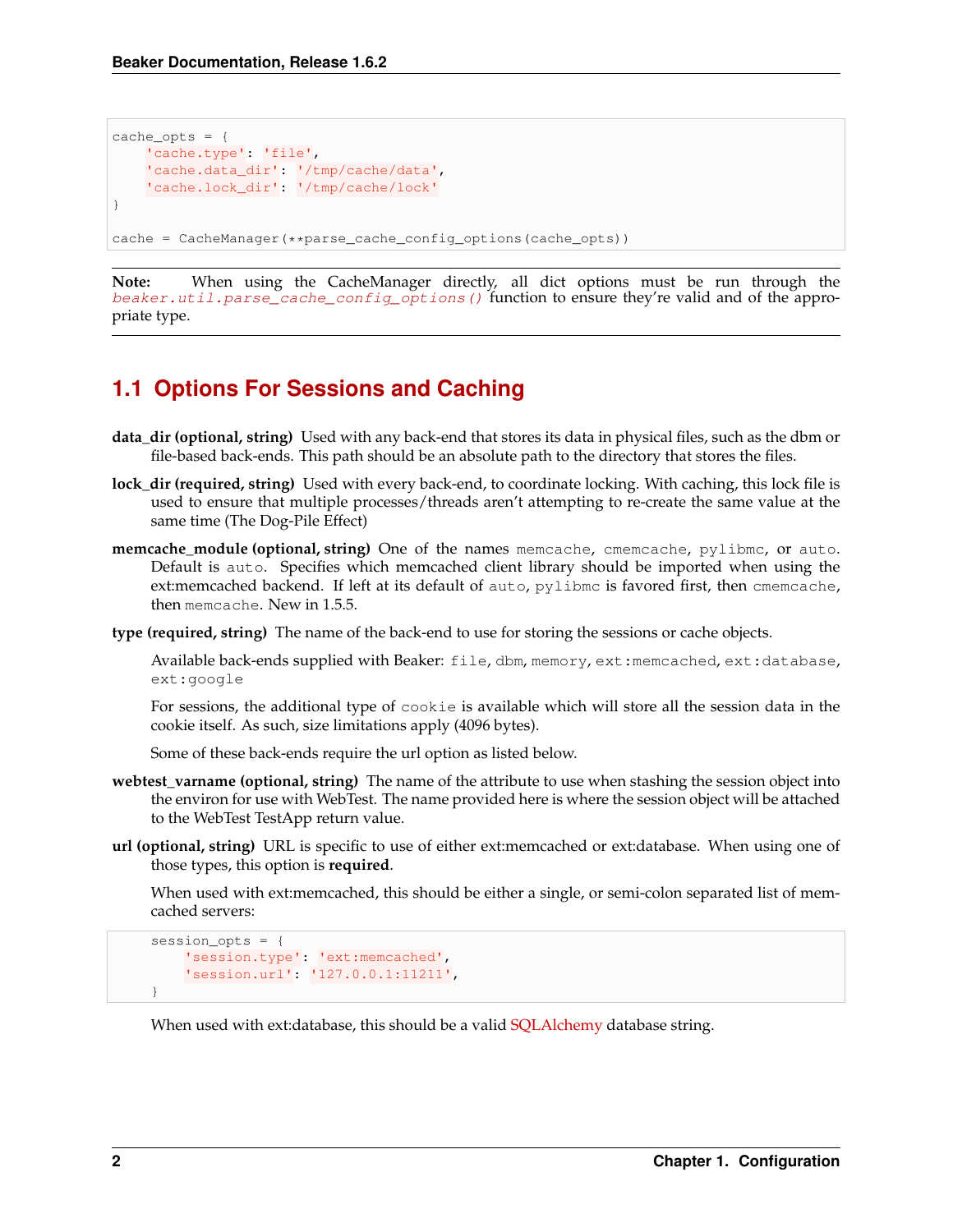### <span id="page-6-0"></span>**1.2 Session Options**

The Session handling takes a variety of additional options relevant to how it stores session id's in cookies, and when using the optional encryption.

**auto (optional, bool)** When set to True, the session will save itself anytime it is accessed during a request, negating the need to issue the  $save()$  method.

Defaults to False.

**cookie\_expires (optional, bool, datetime, timedelta, int)** Determines when the cookie used to track the client-side of the session will expire. When set to a boolean value, it will either expire at the end of the browsers session, or never expire.

Setting to a datetime forces a hard ending time for the session (generally used for setting a session to a far off date).

Setting to an integer will result in the cookie being set to expire in that many seconds. I.e. a value of 300 will result in the cookie being set to expire in 300 seconds.

Defaults to never expiring.

<span id="page-6-1"></span>**cookie\_domain (optional, string)** What domain the cookie should be set to. When using sub-domains, this should be set to the main domain the cookie should be valid for. For example, if a cookie should be valid under www.nowhere.com **and** files.nowhere.com then it should be set to .nowhere.com.

Defaults to the current domain in its entirety.

Alternatively, the domain can be set dynamically on the session by calling, see *[Session Attributes / Keys](#page-9-1)*.

- **key (required, string)** Name of the cookie key used to save the session under.
- **secret (required, string)** Used with the HMAC to ensure session integrity. This value should ideally be a randomly generated string.

When using in a cluster environment, the secret must be the same on every machine.

- **secure (optional, bool)** Whether or not the session cookie should be marked as secure. When marked as secure, browsers are instructed to not send the cookie over anything other than an SSL connection.
- **timeout (optional, integer)** Seconds until the session is considered invalid, after which it will be ignored and invalidated. This number is based on the time since the session was last accessed, not from when the session was created.

Defaults to never expiring.

### **1.2.1 Encryption Options**

These options should then be used *instead* of the secret option listed above.

**encrypt\_key (required, string)** Encryption key to use for the AES cipher. This should be a fairly long randomly generated string.

**validate\_key (required, string)** Validation key used to sign the AES encrypted data.

**Note:** You may need to install additional libraries to use Beaker's cookie-based session encryption. See the *[Encryption](#page-11-2)* section for more information.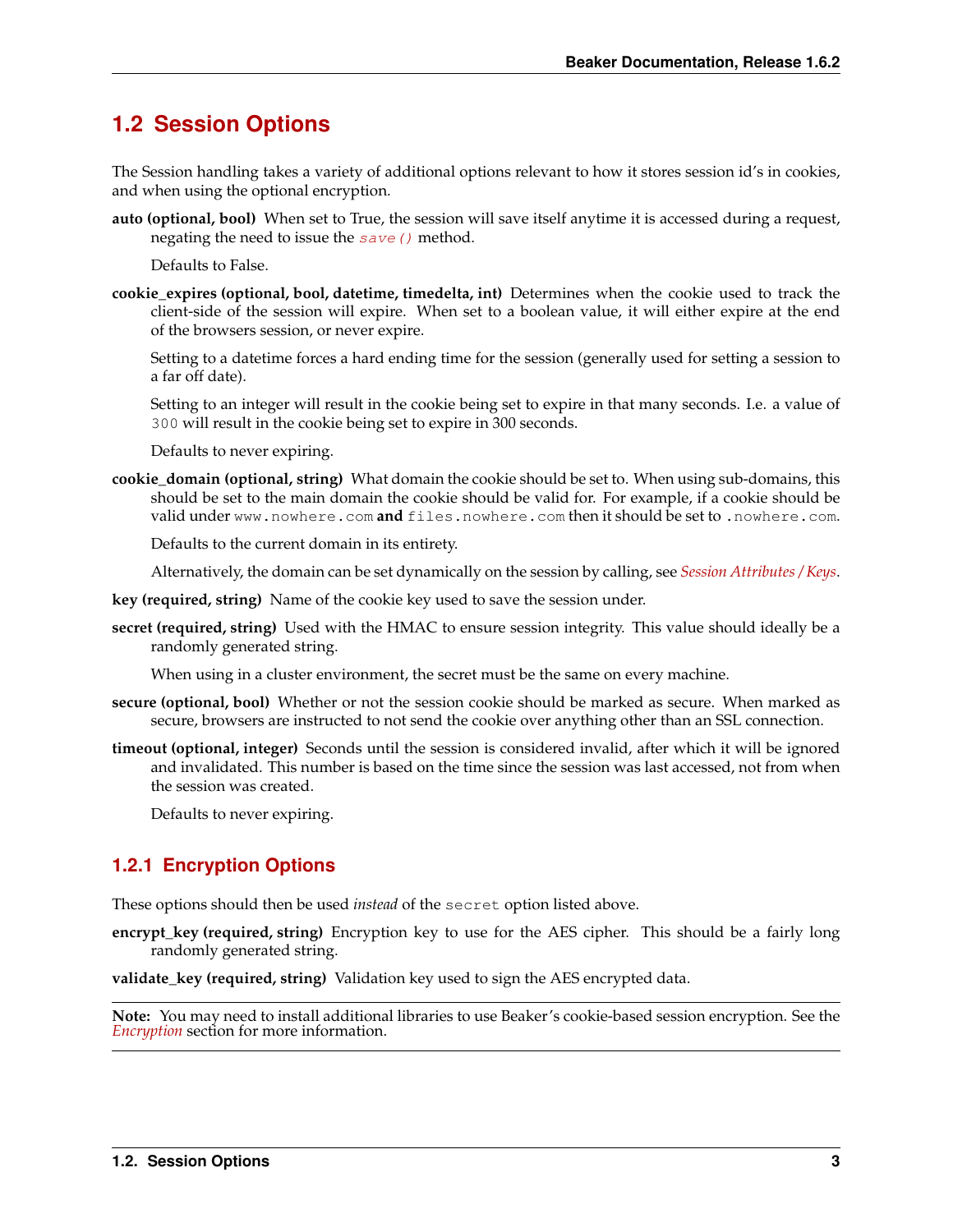## <span id="page-7-0"></span>**1.3 Cache Options**

For caching, options may be directly specified on a per-use basis with the cache () decorator, with the rest of these options used as fallback should one of them not be specified in the call.

Only the lock\_dir option is strictly required, unless using the file-based back-ends as noted with the sessions.

**expire (optional, integer)** Seconds until the cache is considered old and a new value is created.

### **1.3.1 Cache Region Options**

<span id="page-7-1"></span>Starting in Beaker 1.3, cache regions are now supported. These can be thought of as bundles of configuration options to apply, rather than specifying the type and expiration on a per-usage basis.

**enabled (optional, bool)** Quick toggle to disable or enable caching across an entire application.

This should generally be used when testing an application or in development when caching should be ignored.

Defaults to True.

**regions (optional, list, tuple)** Names of the regions that are to be configured.

For each region, all of the other cache options are valid and will be read out of the cache options for that key. Options that are not listed under a region will be used globally in the cache unless a region specifies a different value.

For example, to specify two batches of options, one called long-term, and one called short-term:

```
cache_opts = {
    'cache.data_dir': '/tmp/cache/data',
    'cache.lock_dir': '/tmp/cache/lock'
    'cache.regions': 'short_term, long_term',
    'cache.short_term.type': 'ext:memcached',
    'cache.short_term.url': '127.0.0.1.11211',
    'cache.short_term.expire': '3600',
    'cache.long_term.type': 'file',
    'cache.long_term.expire': '86400',
```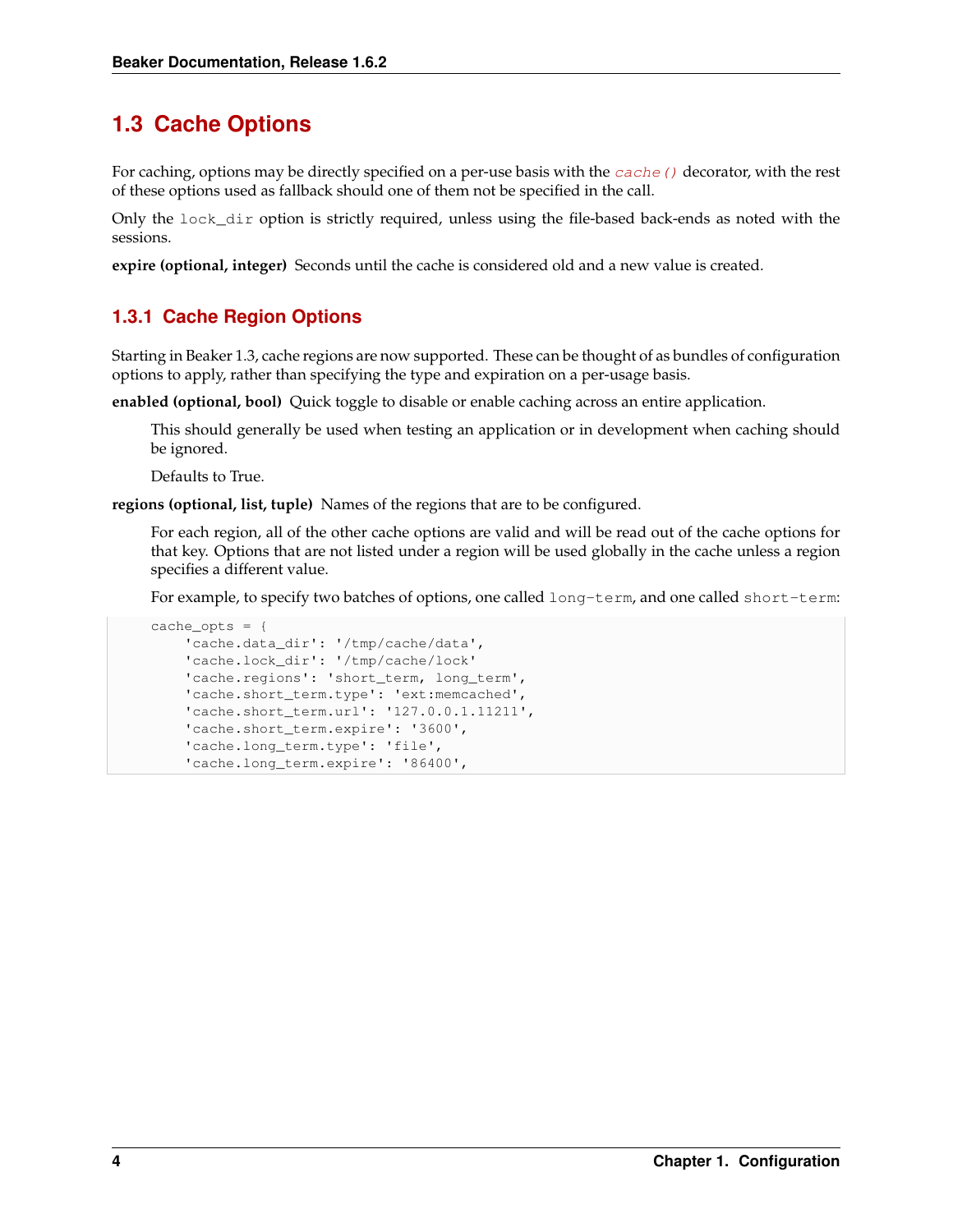### **Sessions**

### <span id="page-8-1"></span><span id="page-8-0"></span>**2.1 About**

Sessions provide a place to persist data in web applications, Beaker's session system simplifies session implementation details by providing WSGI middleware that handles them.

All cookies are signed with an HMAC signature to prevent tampering by the client.

### **2.1.1 Lazy-Loading**

Only when a session object is actually accessed will the session be loaded from the file-system, preventing performance hits on pages that don't use the session.

### <span id="page-8-2"></span>**2.2 Using**

The session object provided by Beaker's [SessionMiddleware](#page-34-0) implements a dict-style interface with a few additional object methods. Once the SessionMiddleware is in place, a session object will be made available as beaker.session in the WSGI environ.

Getting data out of the session:

```
myvar = session['somekey']
```
Testing for a value:

logged\_in = 'user\_id' in session

Adding data to the session:

session['name'] = 'Fred Smith'

Complete example using a basic WSGI app with sessions:

```
from beaker.middleware import SessionMiddleware
def simple_app(environ, start_response):
    # Get the session object from the environ
   session = environ['beaker.session']
```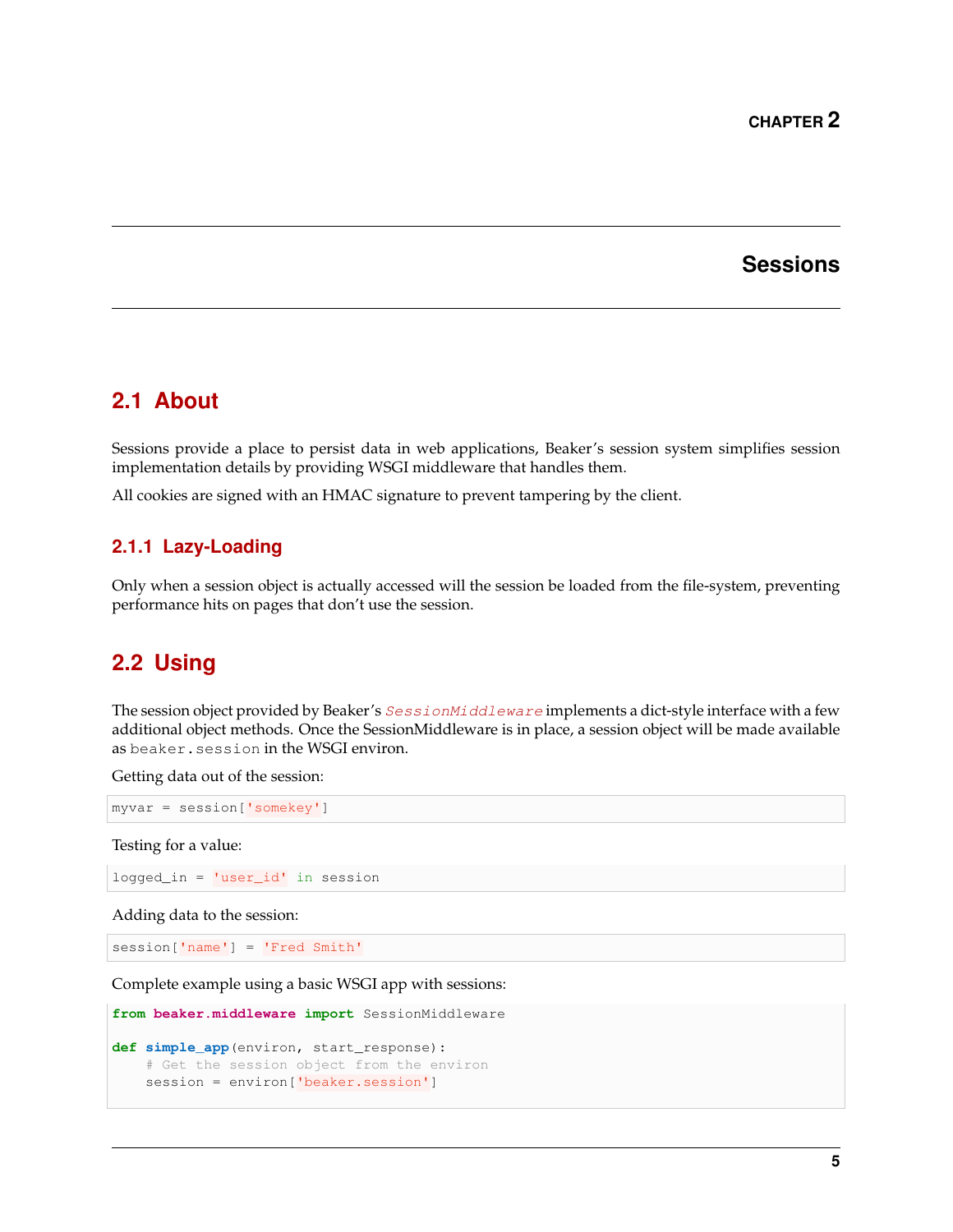```
# Check to see if a value is in the session
   if 'logged_in' in session:
       user = True
   else:
       user = False
    # Set some other session variable
   session['user_id'] = 10
   start_response('200 OK', [('Content-type', 'text/plain')])
   return ['User is logged in: %s' % user]
# Configure the SessionMiddleware
session opts = \{'session.type': 'file',
    'session.cookie_expires': True,
}
wsgi_app = SessionMiddleware(simple_app, session_opts)
```
**Note:** This example does **not** actually save the session for the next request. Adding the save () call explained below is required, or having the session set to auto-save.

### <span id="page-9-1"></span>**2.2.1 Session Attributes / Keys**

Sessions have several special attributes that can be used as needed by an application.

- id Unique 40 char SHA-generated session ID
- last\_accessed The last time the session was accessed before the current access, will be None if the session was just made

There's several special session keys populated as well:

- \_accessed\_time Current accessed time of the session, when it was loaded
- \_creation\_time When the session was created

## <span id="page-9-0"></span>**2.3 Saving**

Sessions can be saved using the  $save()$  method on the session object:

session.save()

**Warning:** Beaker relies on Python's pickle module to pickle data objects for storage in the session. Objects that cannot be pickled should **not** be stored in the session.

This flags a session to be saved, and it will be stored on the chosen back-end at the end of the request.

If it's necessary to immediately save the session to the back-end, the  $persist()$  method should be used:

session.persist()

This is not usually the case however, as a session generally should not be saved should something catastrophic happen during a request.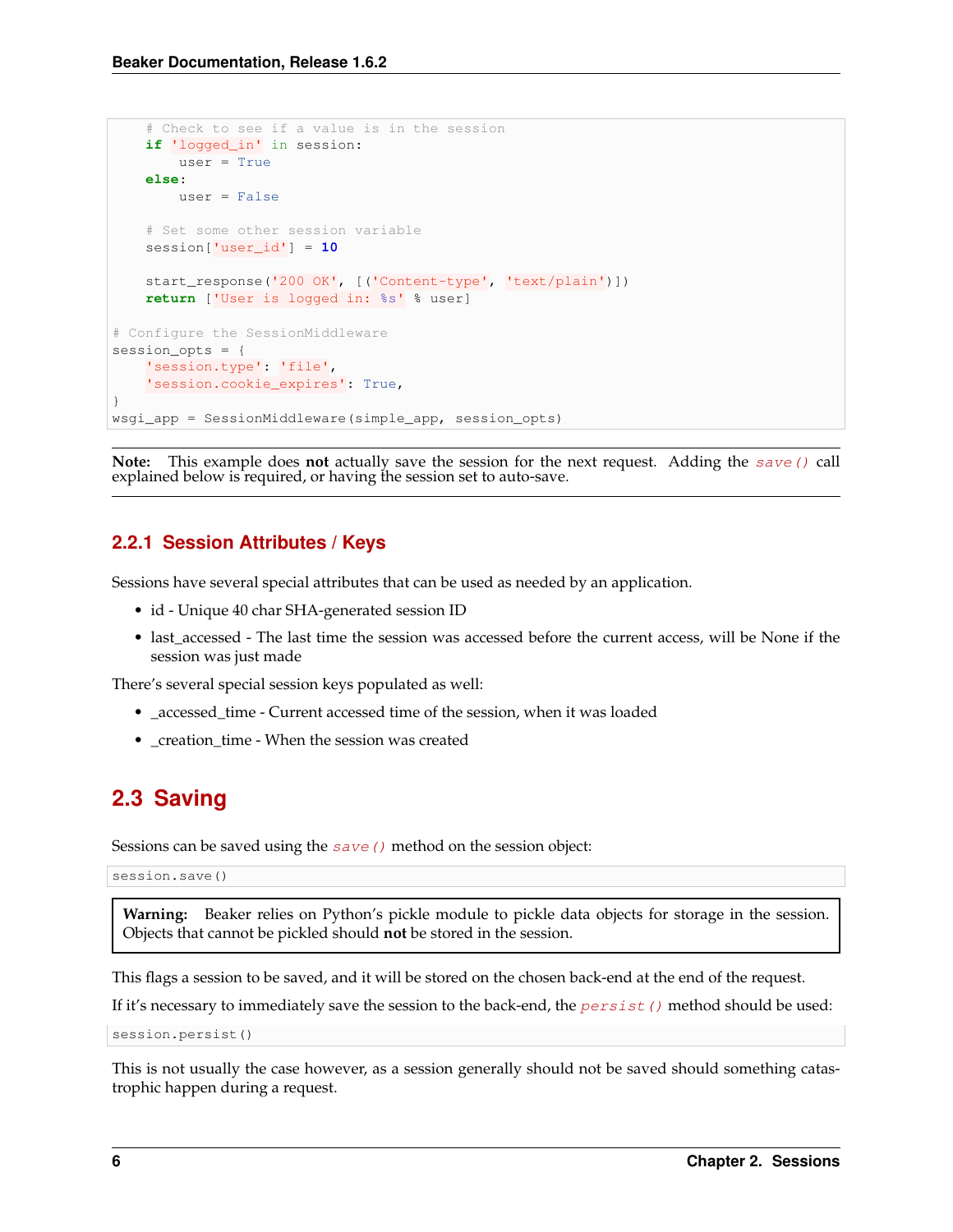**Order Matters**: When using the Beaker middleware, you **must call save before the headers are sent to the client**. Since Beaker's middleware watches for when the start\_response function is called to know that it should add its cookie header, the session must be saved before its called.

Keep in mind that Response objects in popular frameworks (WebOb, Werkzeug, etc.) call start\_response immediately, so if you are using one of those objects to handle your Response, you must call .save() before the Response object is called:

```
# this would apply to WebOb and possibly others too
from werkzeug.wrappers import Response
# this will work
def sessions_work(environ, start_response):
   environ['beaker.session']['count'] += 1
   resp = Response('hello')
   environ['beaker.session'].save()
   return resp(environ, start_response)
# this will not work
def sessions_broken(environ, start_response):
   environ['beaker.session']['count'] += 1
   resp = Response('hello')
   retval = resp(environ, start_response)
   environ['beaker.session'].save()
   return retval
```
### **2.3.1 Auto-save**

Saves can be done automatically by setting the auto configuration option for sessions. When set, calling the save () method is no longer required, and the session will be saved automatically anytime its accessed during a request.

## <span id="page-10-0"></span>**2.4 Deleting**

Calling the  $delete()$  method deletes the session from the back-end storage and sends an expiration on the cookie requesting the browser to clear it:

session.delete()

This should be used at the end of a request when the session should be deleted and will not be used further in the request.

If a session should be invalidated, and a new session created and used during the request, the [invalidate\(\)](#page-35-2) method should be used:

session.invalidate()

### **2.4.1 Removing Expired/Old Sessions**

Beaker does **not** automatically delete expired or old cookies on any of its back-ends. This task is left up to the developer based on how sessions are being used, and on what back-end.

The database backend records the last accessed time as a column in the database so a script could be run to delete session rows in the database that haven't been used in a long time.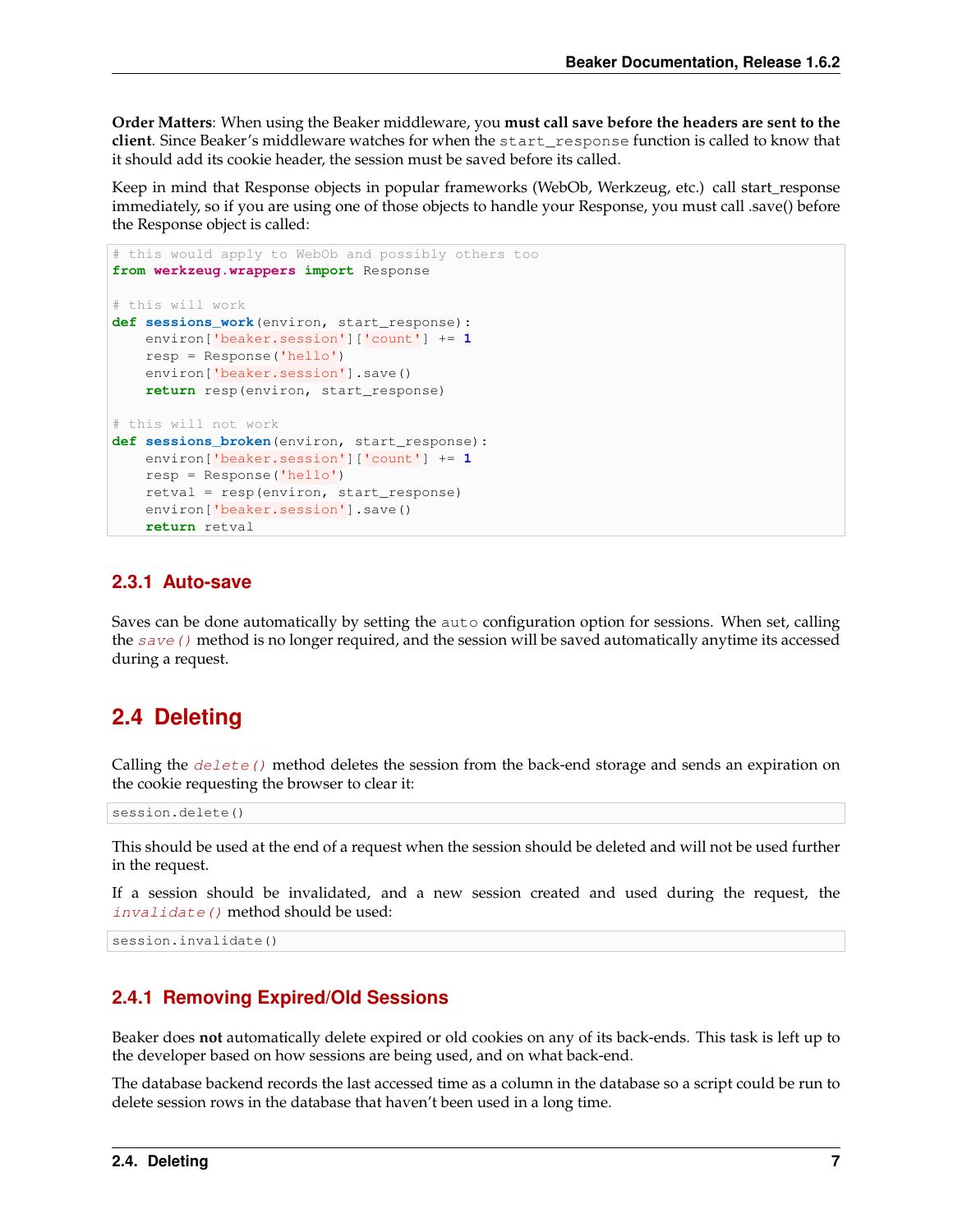When using the file-based sessions, a script could run to remove files that haven't been touched in a long time, for example (in the session's data dir):

find . -mtime +3 -exec rm  $\{\} \setminus;$ 

### <span id="page-11-0"></span>**2.5 Cookie Domain and Path**

In addition to setting a default cookie domain with the *[cookie domain setting](#page-6-1)*, the cookie's domain and path can be set dynamically for a session with the domain and path properties.

These settings will persist as long as the cookie exists, or until changed.

Example:

```
# Setting the session's cookie domain and path
session.domain = '.domain.com'
session.path = '/admin'
```
### <span id="page-11-1"></span>**2.6 Cookie-Based**

Session can be stored purely on the client-side using cookie-based sessions. This option can be turned on by setting the session type to cookie.

Using cookie-based session carries the limitation of how large a cookie can be (generally 4096 bytes). An exception will be thrown should a session get too large to fit in a cookie, so using cookie-based session should be done carefully and only small bits of data should be stored in them (the users login name, admin status, etc.).

Large cookies can slow down page-loads as they increase latency to every page request since the cookie is sent for every request under that domain. Static content such as images and Javascript should be served off a domain that the cookie is not valid for to prevent this.

Cookie-based sessions scale easily in a clustered environment as there's no need for a shared storage system when different servers handle the same session.

### <span id="page-11-2"></span>**2.6.1 Encryption**

In the event that the cookie-based sessions should also be encrypted to prevent the user from being able to decode the data (in addition to not being able to tamper with it), Beaker can use 256-bit AES encryption to secure the contents of the cookie.

Depending on the Python implementation used, Beaker may require an additional library to provide AES encryption.

**On CPython (the regular Python), the [pycryptopp](http://pypi.python.org/pypi/pycryptopp) library or [PyCrypto](http://pypi.python.org/pypi/pycrypto/2.0.1) library** is required.

On Jython, no additional packages are required, but at least on the Sun JRE, the size of the encryption key is by default limited to 128 bits, which causes generated sessions to be incompatible with those generated in CPython, and vice versa. To overcome this limitation, you need to install the unlimited strength juristiction policy files from Sun:

- [Policy files for Java 5](https://cds.sun.com/is-bin/INTERSHOP.enfinity/WFS/CDS-CDS_Developer-Site/en_US/-/USD/ViewProductDetail-Start?ProductRef=jce_policy-1.5.0-oth-JPR@CDS-CDS_Developer)
- [Policy files for Java 6](https://cds.sun.com/is-bin/INTERSHOP.enfinity/WFS/CDS-CDS_Developer-Site/en_US/-/USD/ViewProductDetail-Start?ProductRef=jce_policy-6-oth-JPR@CDS-CDS_Developer)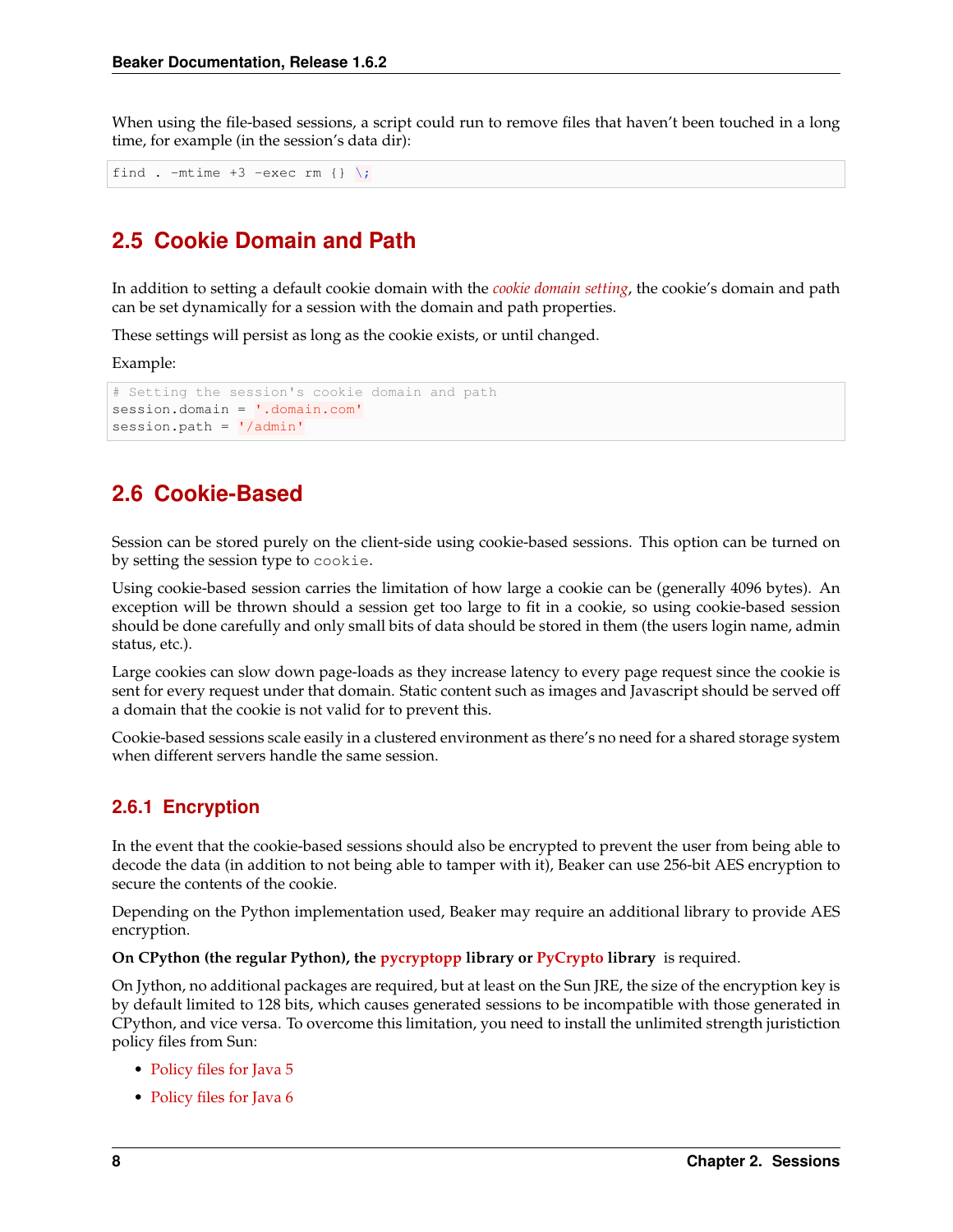### **Caching**

### <span id="page-12-1"></span><span id="page-12-0"></span>**3.1 About**

Beaker's caching system was originally based off the Perl Cache::Cache module, which was ported for use in [Myghty.](http://www.myghty.org/) Beaker was then extracted from this code, and has been substantially rewritten and modernized.

Several concepts still exist from this origin though. Beaker's caching (and its sessions, though its behind the scenes) utilize the concept of NamespaceManager, and Container objects to handle storing cached data.

Each back-end utilizes a customized version of each of these objects to handle storing data appropriately depending on the type of the back-end.

The [CacheManager](#page-29-0) is responsible for getting the appropriate NamespaceManager, which then stores the cached values. Each namespace corresponds to a single thing that should be cached. Usually a single thing to be cached might vary slightly depending on parameters, for example a template might need several different copies of itself stored depending on whether a user is logged in or not. Each one of these copies is then keyed under the NamespaceManager and stored in a Container.

There are three schemes for using Beaker's caching, the first and more traditional style is the programmatic API. This exposes the namespace's and retrieves a *[Cache](#page-28-0)* object that handles storing keyed values in a NamespaceManager with Container objects.

The more elegant system, introduced in Beaker 1.3, is to use the *[cache decorators](#page-13-2)*, these also support the use of Cache Regions.

Introduced in Beaker 1.5 is a more flexible [cache\\_region\(\)](#page-26-2) decorator capable of decorating functions for use with Beaker's *[Cache Regions](#page-15-0)* **before** Beaker has been configured. This makes it possible to easily use Beaker's region caching decorator on functions in the module level.

## <span id="page-12-2"></span>**3.2 Creating the CacheManager Instance**

Before using Beaker's caching, an instance of the [CacheManager](#page-29-0) class should be created. All of the examples below assume that it has already been created.

Creating the cache instance:

```
from beaker.cache import CacheManager
from beaker.util import parse_cache_config_options
cache_opts = {
    'cache.type': 'file',
    'cache.data_dir': '/tmp/cache/data',
```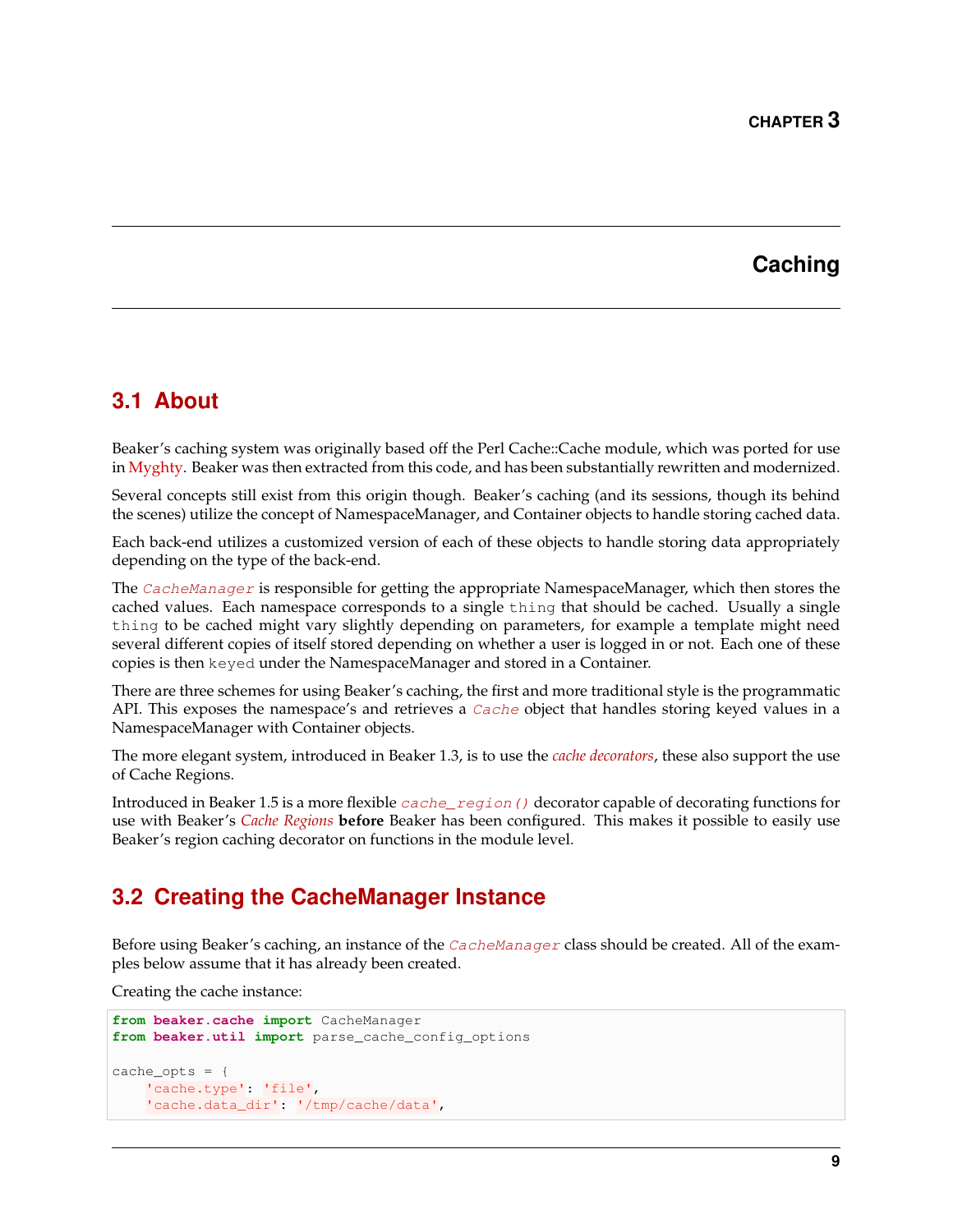```
'cache.lock_dir': '/tmp/cache/lock'
}
cache = CacheManager(**parse_cache_config_options(cache_opts))
```
Additional configuration options are documented in the *[Configuration](#page-4-0)* section of the Beaker docs.

## <span id="page-13-0"></span>**3.3 Programmatic API**

<span id="page-13-3"></span>To store data for a cache value, first, a NamespaceManager has to be retrieved to manage the keys for a thing to be cached:

```
# Assuming that cache is an already created CacheManager instance
tmpl_cache = cache.get_cache('mytemplate.html', type='dbm', expire=3600)
```
**Note:** In addition to the defaults supplied to the [CacheManager](#page-29-0) instance, any of the Cache options can be changed on a per-namespace basis, as this example demonstrates by setting a type, and expire option.

Individual values should be stored using a creation function, which will be called anytime the cache has expired or a new copy needs to be made. The creation function must not accept any arguments as it won't be called with any. Options affecting the created value can be passed in by using closure scope on the creation function:

```
search_param = 'gophers'
def get_results():
    # do something to retrieve data
   data = get_data(search_param)
   return data
# Cache this function, based on the search_param, using the tmpl_cache
# instance from the prior example
results = tmpl_cache.get(key=search_param, createfunc=get_results)
```
### **3.3.1 Invalidating**

All of the values for a particular namespace can be removed by calling the  $clear()$  method:

tmpl\_cache.clear()

Note that this only clears the key's in the namespace that this particular Cache instance is aware of. Therefore its recommend to manually clear out specific keys in a cache namespace that should be removed:

```
tmpl_cache.remove_value(key=search_param)
```
## <span id="page-13-1"></span>**3.4 Decorator API**

<span id="page-13-2"></span>When using the decorator API, a namespace does not need to be specified and will instead be created for you with the name of the module + the name of the function that will have its output cached.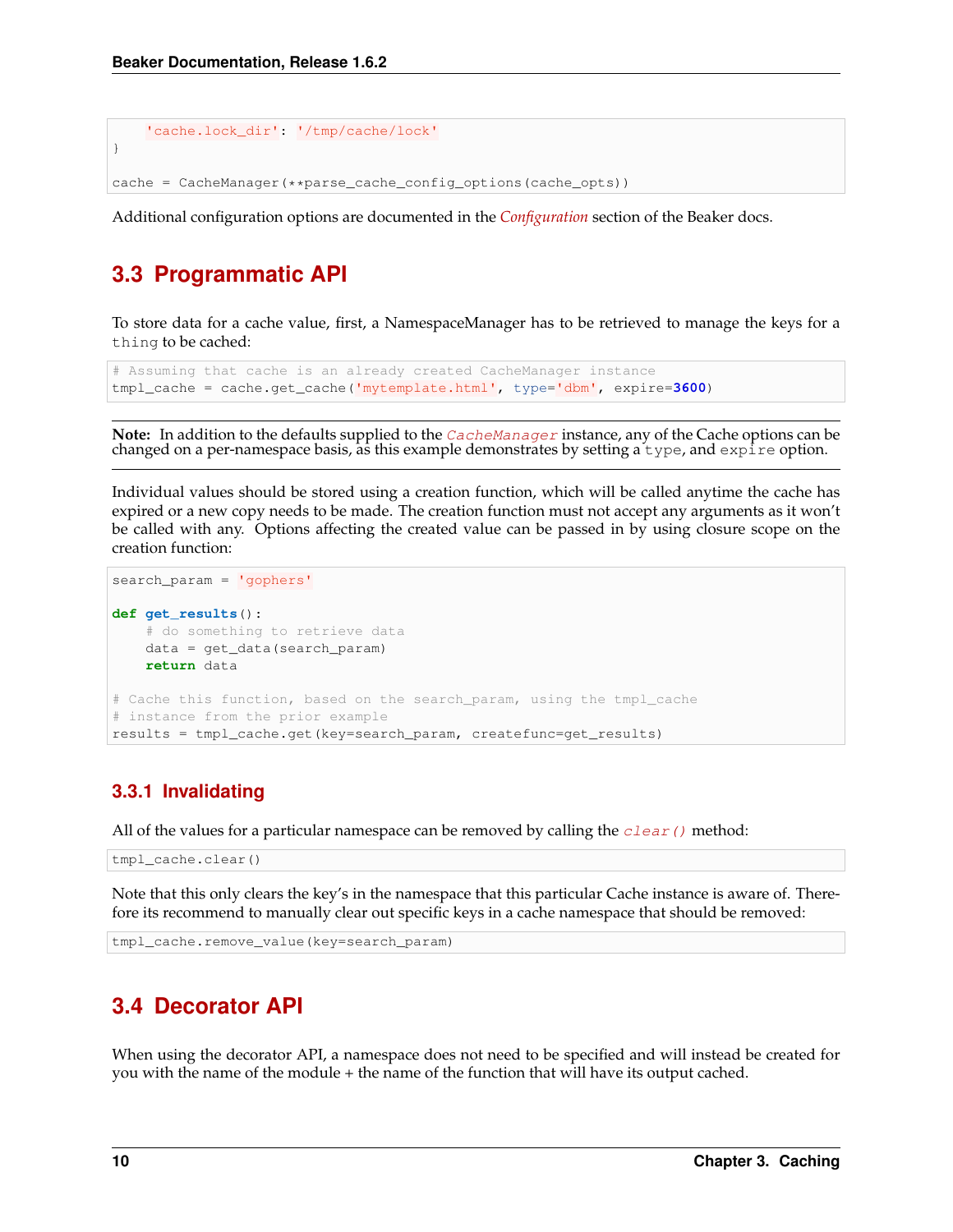Since its possible that multiple functions in the same module might have the same name, additional arguments can be provided to the decorators that will be used in the namespace to prevent multiple functions from caching their values in the same location.

For example:

```
# Assuming that cache is an already created CacheManager instance
@cache.cache('my_search_func', expire=3600)
def get_results(search_param):
   # do something to retrieve data
   data = get_data(search_param)
   return data
results = get_results('gophers')
```
The non-keyword arguments to the  $cache()$  method are the additional ones used to ensure this function's cache results won't clash with another function in this module called get\_results.

The cache expire argument is specified as a keyword argument. Other valid arguments to the get\_cache() method such as type can also be passed in.

When using the decorator, the function to cache can have arguments, which will be used as the key was in the *[Programmatic API](#page-13-3)* for the data generated.

**Warning:** These arguments can **not** be keyword arguments.

### **3.4.1 Invalidating**

Since the *cache* () decorator hides the namespace used, manually removing the key requires the use of the  $invalidate$  () function. To invalidate the 'gophers' result that the prior example referred to:

cache.invalidate(get\_results, 'my\_search\_func', 'gophers')

If however, a type was specified for the cached function, the type must also be given to the invalidate () function so that it can remove the value from the appropriate back-end.

Example:

```
# Assuming that cache is an already created CacheManager instance
@cache.cache('my_search_func', type="file", expire=3600)
def get_results(search_param):
    # do something to retrieve data
   data = get_data(search_param)
   return data
cache.invalidate(get_results, 'my_search_func', 'gophers', type="file")
```
**Note:** Both the arguments used to specify the additional namespace info to the cache decorator **and** the arguments sent to the function need to be given to the  $region\_invaliate()$  function so that it can properly locate the namespace and cache key to remove.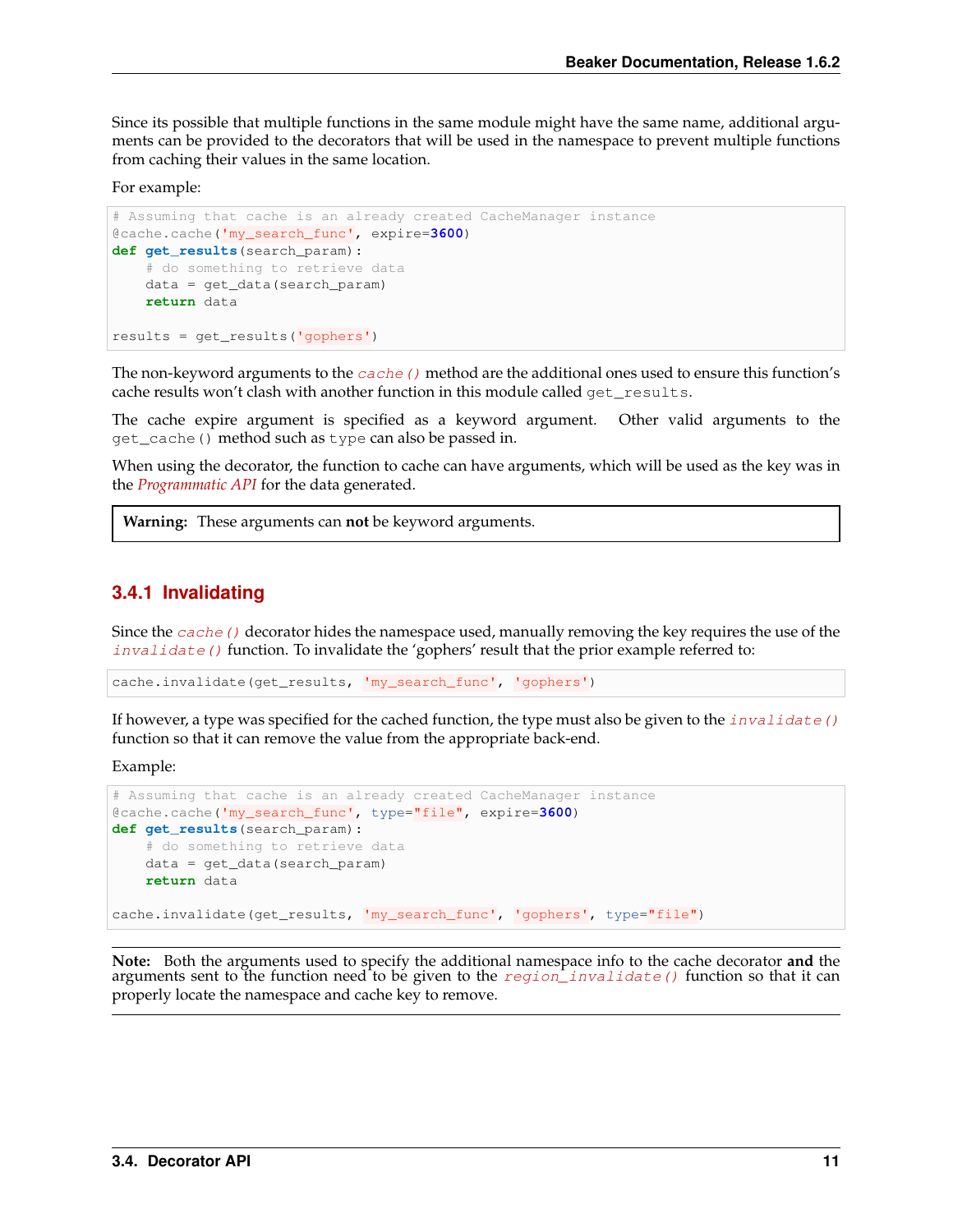### <span id="page-15-0"></span>**3.5 Cache Regions**

Rather than having to specify the expiration, or toggle the type used for caching different functions, commonly used cache parameters can be defined as Cache Regions. These user-defined regions than may be used with the region () decorator rather than passing the configuration.

This can be useful if there are a few common cache schemes used by an application that should be setup in a single place then used as appropriate throughout the application.

Setting up cache region's is documented in the *[cache region options](#page-7-1)* section in *[Configuration](#page-4-0)*.

Assuming a long\_term and short\_term region were setup, the [region\(\)](#page-30-1) decorator can be used:

```
@cache.region('short_term', 'my_search_func')
def get_results(search_param):
    # do something to retrieve data
   data = get_data(search_param)
   return data
results = get_results('gophers')
```
Or using the [cache\\_region\(\)](#page-26-2) decorator:

```
@cache_region('short_term', 'my_search_func')
def get_results(search_param):
    # do something to retrieve data
    data = get_data(search_param)
   return data
results = get_results('gophers')
```
The only difference with the  $cache\_region$  () decorator is that the cache does not need to be configured when its used. This allows one to decorate functions in a module before the Beaker cache is configured.

### **3.5.1 Invalidating**

Since the  $region()$  decorator hides the namespace used, manually removing the key requires the use of the  $region\_invalidate$  () function. To invalidate the 'gophers' result that the prior example referred to:

cache.region\_invalidate(get\_results, None, 'my\_search\_func', 'gophers')

Or when using the [cache\\_region\(\)](#page-26-2) decorator, the [beaker.cache.region\\_invalidate\(\)](#page-27-0) function should be used:

region\_invalidate(get\_results, None, 'my\_search\_func', 'gophers')

**Note:** Both the arguments used to specify the additional namespace info to the cache decorator **and** the arguments sent to the function need to be given to the  $region\_invalidate()$  function so that it can properly locate the namespace and cache key to remove.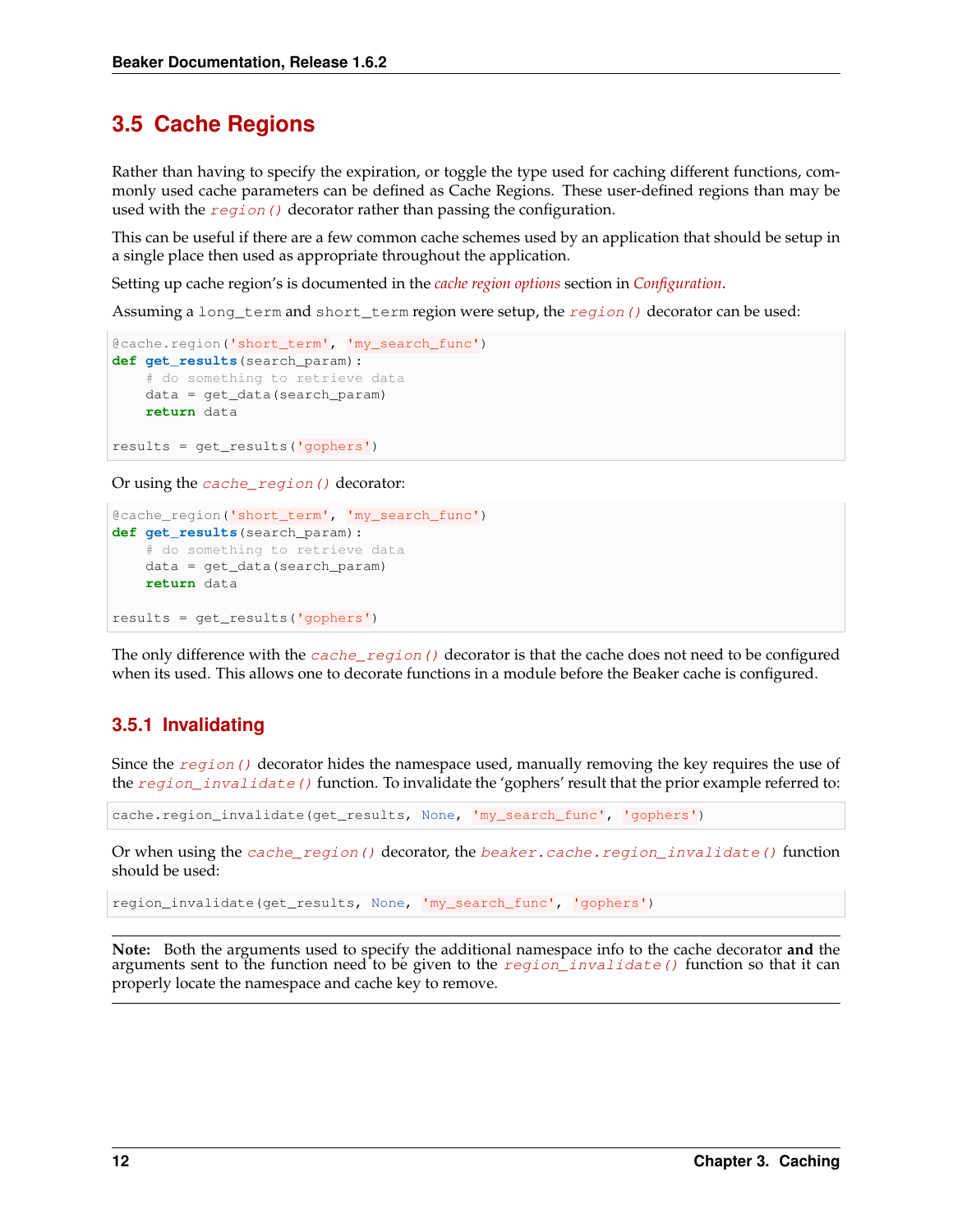### **Changes in Beaker**

## <span id="page-16-1"></span><span id="page-16-0"></span>**4.1 Release 1.6.2 (12/13/2011)**

- Updated dogpile lock so that it locks per namespace+key rather than on the entire namespace. (#101)
- Added encryption option for any backend. Patch contributed by Toby Elliot.

### <span id="page-16-2"></span>**4.2 Release 1.6.1 (10/20/2011)**

- Remove stray print statement.
- Include .app for consistency instead of requiring wrap\_app.

## <span id="page-16-3"></span>**4.3 Release 1.6 (10/16/2011)**

- Fix bug with cache\_key length calculation.
- Fix bug with how path was set so that its restored properly and propagated.
- Fix bug with CacheMiddleware clobbering enabled setting.
- Update option for cookie\_expires so that it can now handle an integer which will be used as the seconds till the cookie expires.
- Merge fix for Issue 31, can now handle unicode cache keys.
- Add key\_length option for cache regions, and for keyword args passed into the cache system. Cache keys longer than this will be SHA'd.
- added runtime beaker.\_\_version\_\_
- Add webtest\_varname option to configuration to optionally include the session value in the environ vars when using Beaker with WebTest.
- Defer running of pkg\_resources to look for external cache modules until requested. #66
- memcached backend uses pylibmc.ThreadMappedPool to ensure thread-local usage of pylibmc when that library is in use. (#60)
- memcached backend also has memcache\_module string argument, allows direct specification of the name of which memcache backend to use.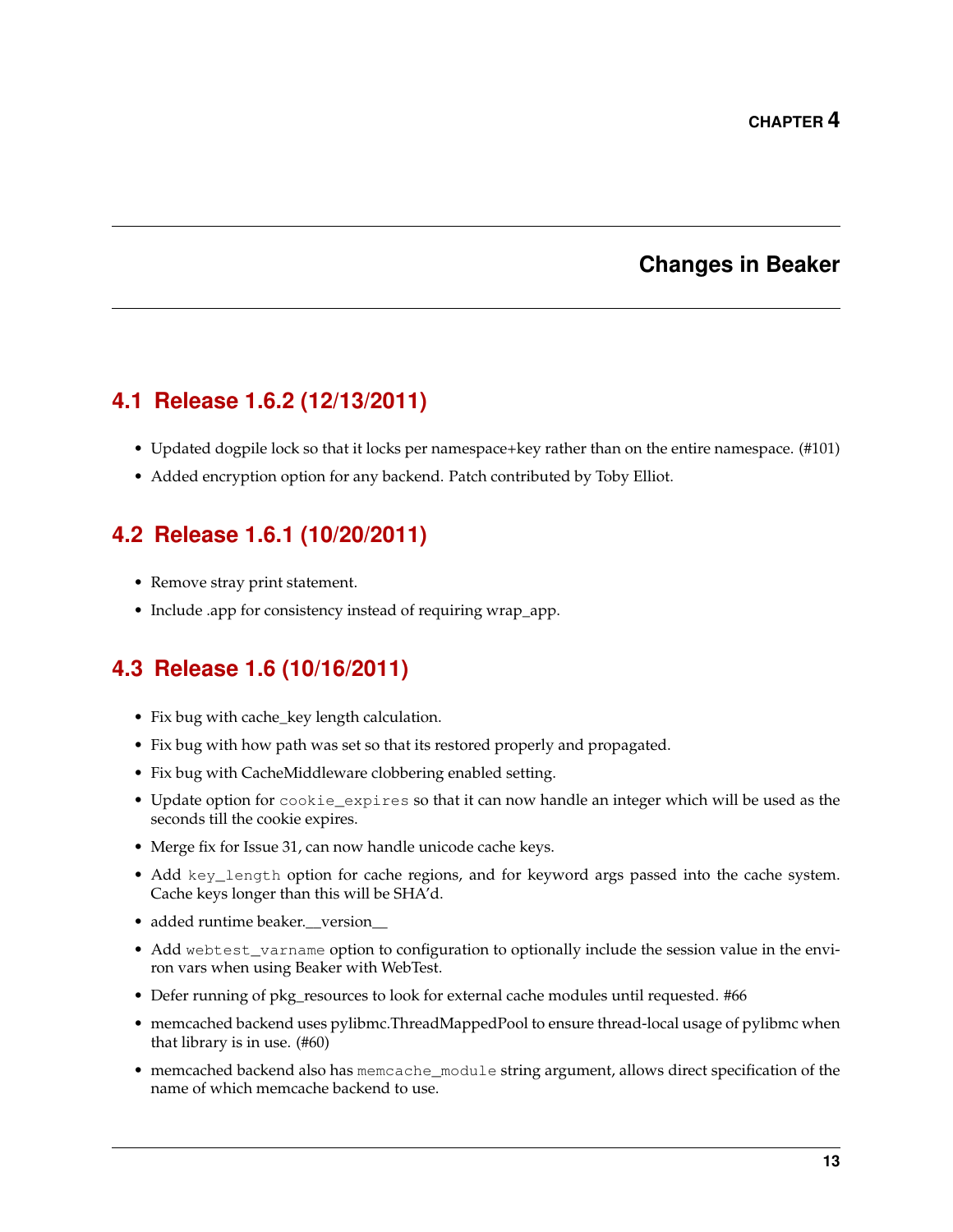- Basic container/file-based Session support working in Py3K. (#72)
- Further Python 3 fixes
- Added an optimization to the FileNamespaceContainer when used with Session, such that the pickled contents of the file are not read a second time when session.save() is called. (#64)
- Fixed bug whereby CacheManager.invalidate wouldn't work for a function decorated by cache.cache(). (#61)
- cache decorators @cache.cache(), @cache\_region() won't include first argument named 'self' or 'cls' as part of the cache key. This allows reasonably safe usage for methods as well as functions. (#55)
- file backend no longer squashes unpickling errors. This was inconsistent behavior versus all the other backends.
- invalidate\_corrupt flag on Session now emits a warning. (#52)
- cache.remove\_value() removes the value even if it's already marked 'expired' (#42)

### <span id="page-17-0"></span>**4.4 Release 1.5.4 (6/16/2010)**

- Fix import error with InvalidCryptoBackendError.
- Fix for domain querying on property.
- Test cleanups
- Fix bug with warnings preventing proper running under Jython.

### <span id="page-17-1"></span>**4.5 Release 1.5.3 (3/2/2010)**

• Fix Python 2.4 incompatibility with google import.

### <span id="page-17-2"></span>**4.6 Release 1.5.2 (3/1/2010)**

- pkg\_resources scanning for additional Beaker back-ends gracefully handles situations where its not present (GAE). Fixes #36.
- Avoid timing attacks on hash comparison.
- Provide abstract base for MemoryNamespaceManager that deals with "dictionaries".
- Added tests for invalidating cache, and fixed bug with function cache when no args are present.
- The SQLAlchemy backends require SQLAlchemy 0.4 or greater (0.6 recommended).
- Rudimental Python 3 support is now available. Simply use Python 3 with Distribute and "python setup.py install" to run 2to3 automatically, or manually run 2to3 on "beaker" and "tests" to convert to a Python 3 version.
- Added support for PyCrypto module to encrypted session, etc. in addition to the existing pycryptopp support.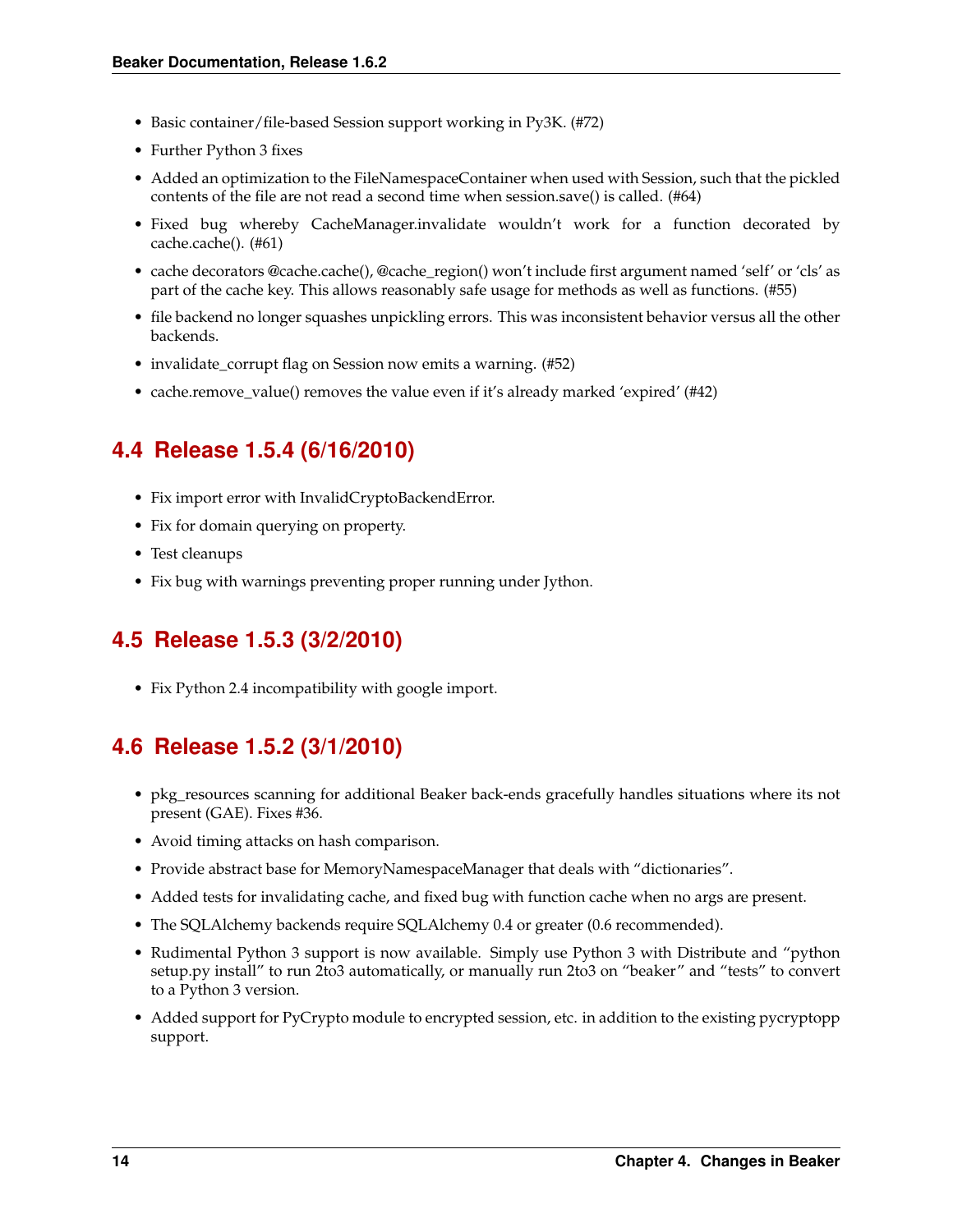## <span id="page-18-0"></span>**4.7 Release 1.5.1 (12/17/2009)**

• Fix cache namespacing.

## <span id="page-18-1"></span>**4.8 Release 1.5 (11/23/2009)**

- Update memcached to default to using pylibmc when available.
- Fix bug when cache value doesn't exist causing has\_key to throw an exception rather than return False. Fixes #24.
- Fix bug where getpid under GAE is used improperly to assume it should be a non-string. Fixes #22.
- Add cache\_region decorator that works *before* configuration of the cache regions have been completed for use in module-level decorations.
- Fix bug where has\_value sees the value before its removed.
- Improved accuracy of "dogpile" checker by removing dependency on "self" attributes, which seem to be slightly unreliable in highly concurrent scenarios.

## <span id="page-18-2"></span>**4.9 Release 1.4.2 (9/25/2009)**

- Fix bug where memcached may yank a value after the has\_value but before the value can be fetched.
- Fix properties for setting the path. Fixes #15.
- Fix the 'TypeError: argument must be an int, or have a fileno() method' erorr sporadically emitted by FileSynchronizer under moderate load.

## <span id="page-18-3"></span>**4.10 Release 1.4.1 (9/10/2009)**

- Fix verification of options to throw an error if a beaker param is an empty string.
- Add CacheManager.invalidate function to easily invalidate cache spaces created by the use of the cache decorator.
- Add CacheManager.region\_invalidate function to easily invalidate cache spaces created by the use of the cache\_region decorator.
- Fix the InvalidCryptoBackendError exception triggering a TypeError. Patch from dz, fixes #13.

## <span id="page-18-4"></span>**4.11 Release 1.4 (7/24/2009)**

- Fix bug with hmac on Python 2.4. Patch from toshio, closes ticket #2133 from the TurboGears2 Trac.
- Fix bug with occasional ValueError from FileNamespaceManager.do\_open. Fixes #10.
- Fixed bug with session files being saved despite being new and not saved.
- Fixed bug with CacheMiddleware overwriting configuration with default arguments despite prior setting.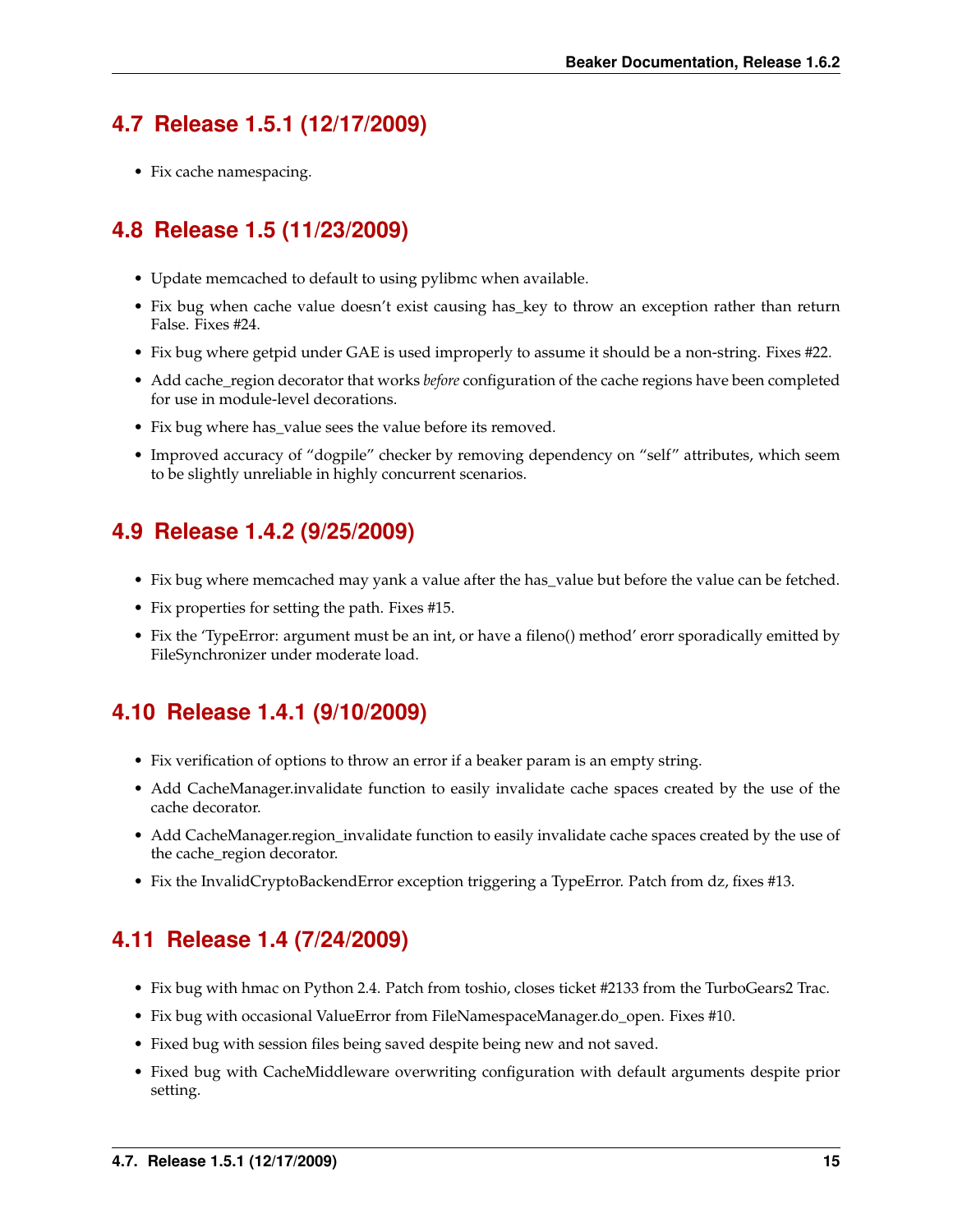- Fixed bug with SyntaxError not being caught properly in entry point discovery.
- Changed to using BlobProperty for Google Datastore.
- Added domain/path properties to the session. This allows one to dynamically set the cookie's domain and/or path on the fly, which will then be set on the cookie for the session.
- Added support for cookie-based sessions in Jython via the JCE (Java Cryptography Extensions). Patch from Alex Grönholm.
- Update Beaker database extensions to work with SQLAlchemy 0.6 PostgreSQL, and Jython.

## <span id="page-19-0"></span>**4.12 Release 1.3.1 (5/5/2009)**

- Added a whole bunch of Sphinx documentation for the updated site.
- Added corresponding remove as an alias to the caches remove\_value.
- Fixed cookie session not having an invalidate function.
- Fix bug with CacheMiddleware not using proper function to load configuration options, missing the cache regions.

## <span id="page-19-1"></span>**4.13 Release 1.3 (4/6/2009)**

- Added last\_accessed attribute to session to indicate the previous time the session was last accessed.
- Added setuptools entry points to dynamically discover additional namespace backends.
- Fixed bug with invalidate and locks, fixes #594.
- Added cache.cache decorator for arbitrary caching.
- Added cache.region decorator to the CacheManager object.
- Added cache regions. Can be provided in a configuration INI type, or by adding in a cache\_regions arg to the CacheManager.
- Fix bug with timeout not being saved properly.
- Fix bug with cookie-only sessions sending cookies for new sessions even if they weren't supposed to be saved.
- Fix bug that caused a non-auto accessed session to not record the time it was previously accessed resulting in session timeouts.
- Add function to parse configuration dicts as appropriate for use with the CacheManager.
- The "expiretime" is no longer passed to the memcached backend since if memcached makes the expired item unavailable at the same time the container expires it, then all actors must block until the new value is available (i.e. breaks the anti-dogpile logic).

## <span id="page-19-2"></span>**4.14 Release 1.2.3 (3/2/2009)**

• Fix accessed increment to take place *after* the accessed time is checked to see if it has expired. Fixes #580.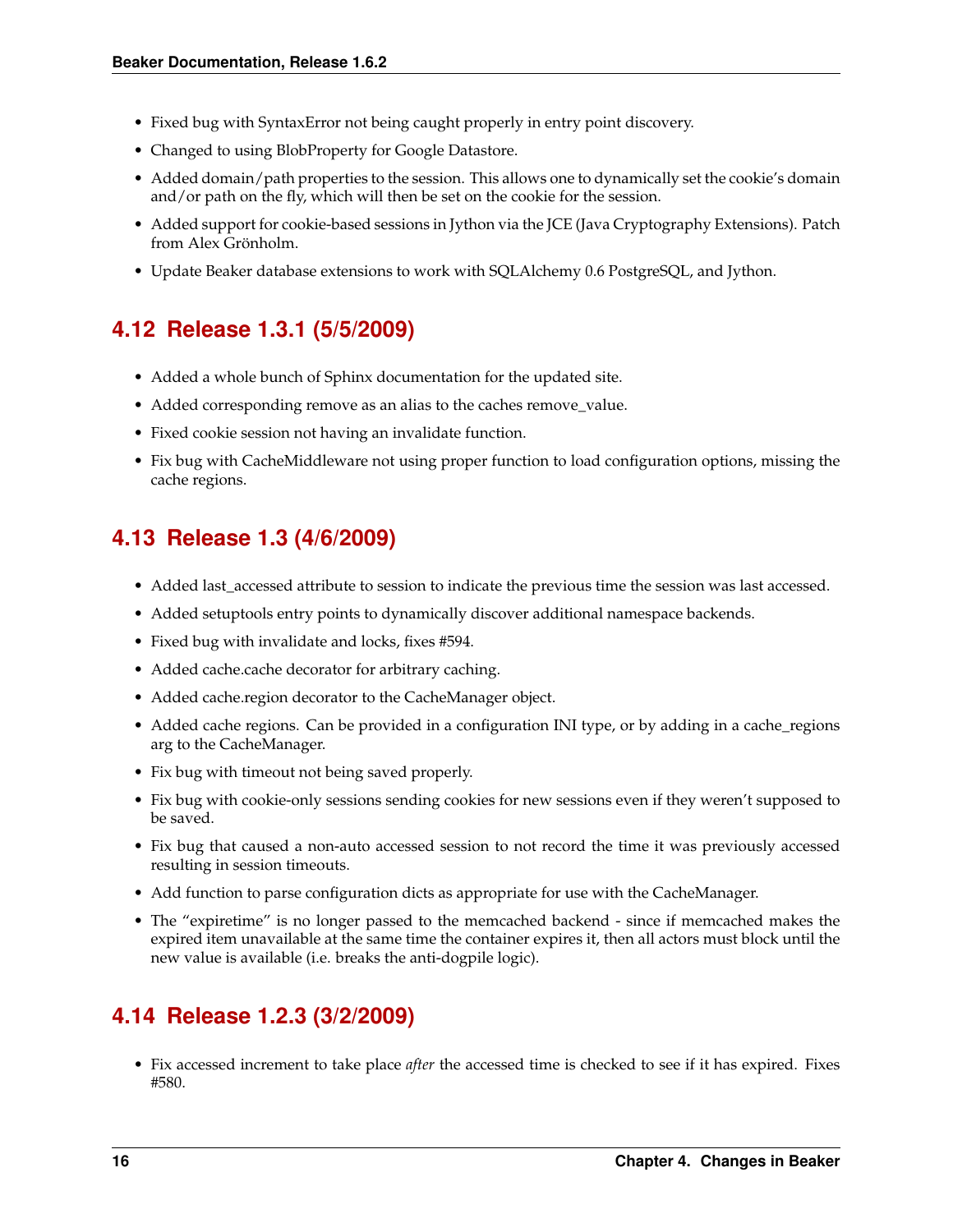- data\_dir/lock\_dir parameters are optional to most backends; if not present, mutex-based locking will be used for creation functions
- Adjustments to Container to better account for backends which don't provide read/write locks, such as memcached. As a result, the plain "memory" cache no longer requires read/write mutexing.

## <span id="page-20-0"></span>**4.15 Release 1.2.2 (2/14/2009)**

• Fix delete bug reported by andres with session not being deleted.

## <span id="page-20-1"></span>**4.16 Release 1.2.1 (2/09/2009)**

• Fix memcached behavior as memcached returns None on nonexistent key fetch which broke invalid session checking.

## <span id="page-20-2"></span>**4.17 Release 1.2 (1/22/2009)**

- Updated session to only save to the storage *once* no under any/all conditions rather than every time save() is called.
- Added session.revert() function that reverts the session to the state at the beginning of the request.
- Updated session to store entire session data in a single namespace key, this lets memcached work properly, and makes for more efficient use of the storage system for sessions.

## <span id="page-20-3"></span>**4.18 Release 1.1.3 (12/29/2008)**

- Fix the 1.1.2 old cache/session upgrader to handle the has\_current\_value method.
- Make InvalidCacheBackendError an ImportError.

## <span id="page-20-4"></span>**4.19 Release 1.1.2 (11/24/2008)**

• Upgrade Beaker pre-1.1 cache/session values to the new format rather than throwing an exception.

## <span id="page-20-5"></span>**4.20 Release 1.1.1 (11/24/2008)**

- Fixed bug in Google extension which passed arguments it should no longer pass to NamespaceManager.
- Fixed bug involving lockfiles left open during cache "value creation" step.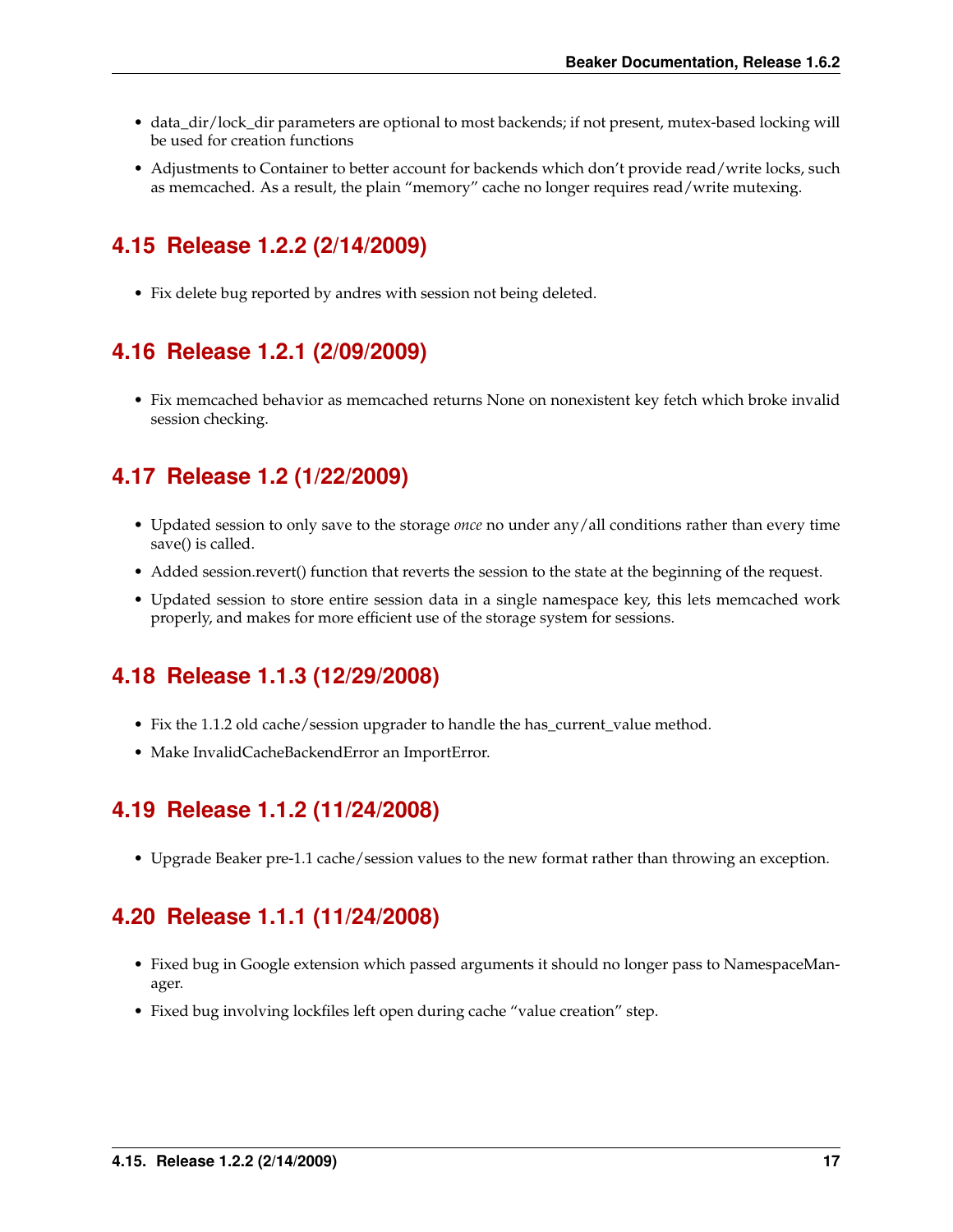### <span id="page-21-0"></span>**4.21 Release 1.1 (11/16/2008)**

- file-based cache will not hold onto cached value once read from file; will create new value if the file is deleted as opposed to re-using what was last read. This allows external removal of files to be used as a cache-invalidation mechanism.
- file-based locking will not unlink lockfiles; this can interfere with the flock() mechanism in the event that a concurrent process is accessing the files.
- Sending "type" and other namespace config arguments to cache.get()/ cache.put()/cache.remove\_value() is deprecated. The namespace configuration is now preferred at the Cache level, i.e. when you construct a Cache or call cache\_manager.get\_cache(). This removes the ambiguity of Cache's dictionary interface and has\_key() methods, which have no awareness of those arguments.
- the "expiretime" in use is stored in the cache itself, so that it is always available when calling has\_key() and other methods. Between this change and the deprecation of 'type', the Cache no longer has any need to store cache configuration in memory per cache key, which in a dynamically-generated key scenario stores an arbitrarily large number of configurations - essentially a memory leak.
- memcache caching has been vastly improved, no longer stores a list of all keys, which along the same theme prevented efficient usage for an arbitrarily large number of keys. The keys() method is now unimplemented, and cache.remove() clears the entire memcache cache across all namespaces. This is what the memcache API provides so it's the best we can do.
- memcache caching passes along "expiretime" to the memcached "time" parameter, so that the cache itself can reduce its size for elements which are expired (memcache seems to manage its size in any case, this is just a hint to improve its operation).
- replaced homegrown ThreadLocal implementation with threading.local, falls back to a 2.3 compat one for python<2.4

## <span id="page-21-1"></span>**4.22 Release 1.0.3 (10/14/2008)**

- Fixed os.getpid issue on GAE.
- CookieSession will add '\_expires' value to data when an expire time is set, and uses it

## <span id="page-21-2"></span>**4.23 Release 1.0.2 (9/22/2008)**

• Fixed bug caused when attempting to invalidate a session that hadn't previously been created.

## <span id="page-21-3"></span>**4.24 Release 1.0.1 (8/19/2008)**

• Bug fix for cookie sessions to retain id before clearing values.

### <span id="page-21-4"></span>**4.25 Release 1.0 (8/13/2008)**

• Added cookie delete to both cookie only sessions and normal sessions, to help with proxies and such that may determine whether a user is logged in via a cookie. (cookie varies, etc.). Suggested by Felix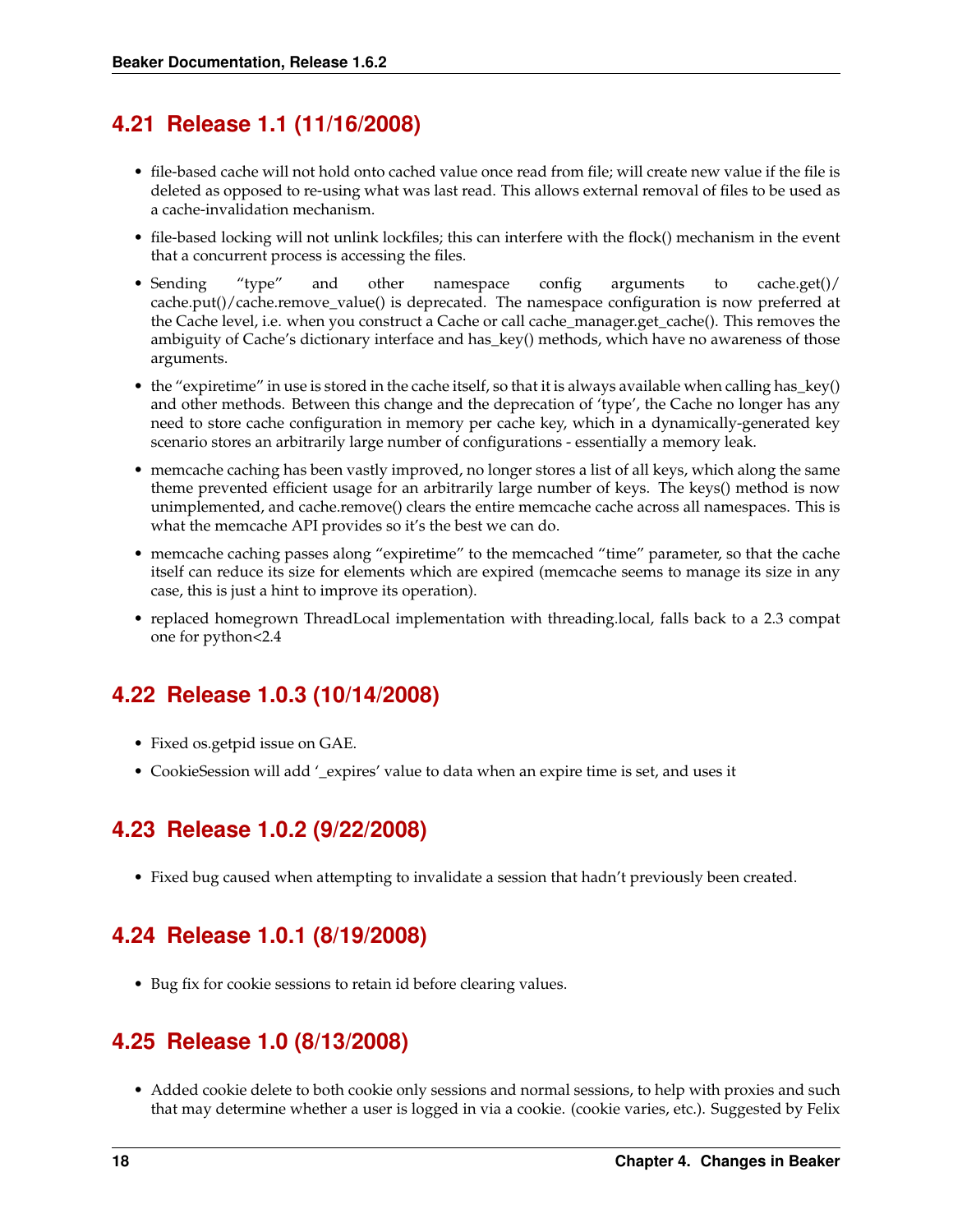Schwarz.

• cache.get\_value() now uses the given **\*\***kwargs in all cases in the same manner as cache.set\_value(). This way you can send a new createfunc to cache.get\_value() each time and it will be used.

## <span id="page-22-0"></span>**4.26 Release 0.9.5 (6/19/2008)**

- Fixed bug in memcached to be tolerant of keys disappearing when memcached expires them.
- Fixed the cache functionality to actually work, previously set\_value was ignored if there was already a value set.

## <span id="page-22-1"></span>**4.27 Release 0.9.4 (4/13/2008)**

- Adding 'google' backend datastore, available by specifying 'google' as the cache/session type. Note that this takes an optional table\_name used to name the model class used.
- SECURITY BUG: Fixed security issue with Beaker not properly removing directory escaping characters from the session ID when un-signed sessions are used. Reported with patch by Felix Schwarz.
- Fixed bug with Beaker not playing well with Registry when its placed above it in the stack. Thanks Wichert Akkerman.

## <span id="page-22-2"></span>**4.28 Release 0.9.3 (2/28/2008)**

- Adding 'id' to cookie-based sessions for better compatibility.
- Fixed error with exception still raised for PyCrypto missing.
- WARNING: Session middleware no longer catches Paste HTTP Exceptions, apps are now expected to capture and handle Paste HTTP Exceptions themselves.
- Fixed Python 2.4 compatibility bug in hmac.
- Fixed key lookup bug on cache object to only use the settings for the key lookup. Found by Andrew Stromnov.

## <span id="page-22-3"></span>**4.29 Release 0.9.2 (2/13/2008)**

- Added option to make Beaker use a secure cookie.
- Removed CTRCipher as pycryptopp doesn't need it.
- Changed AES to use 256 bit.
- Fixed signing code to use hmac with sha for better signing security.
- Fixed memcached code to use delete\_multi on clearing the keys for efficiency and updated key retrieval to properly store and retrieve None values.
- Removing cookie.py and signed cookie middleware, as the environ\_key option for session middleware provides a close enough setting.
- Added option to use just cookie-based sessions without requiring encryption.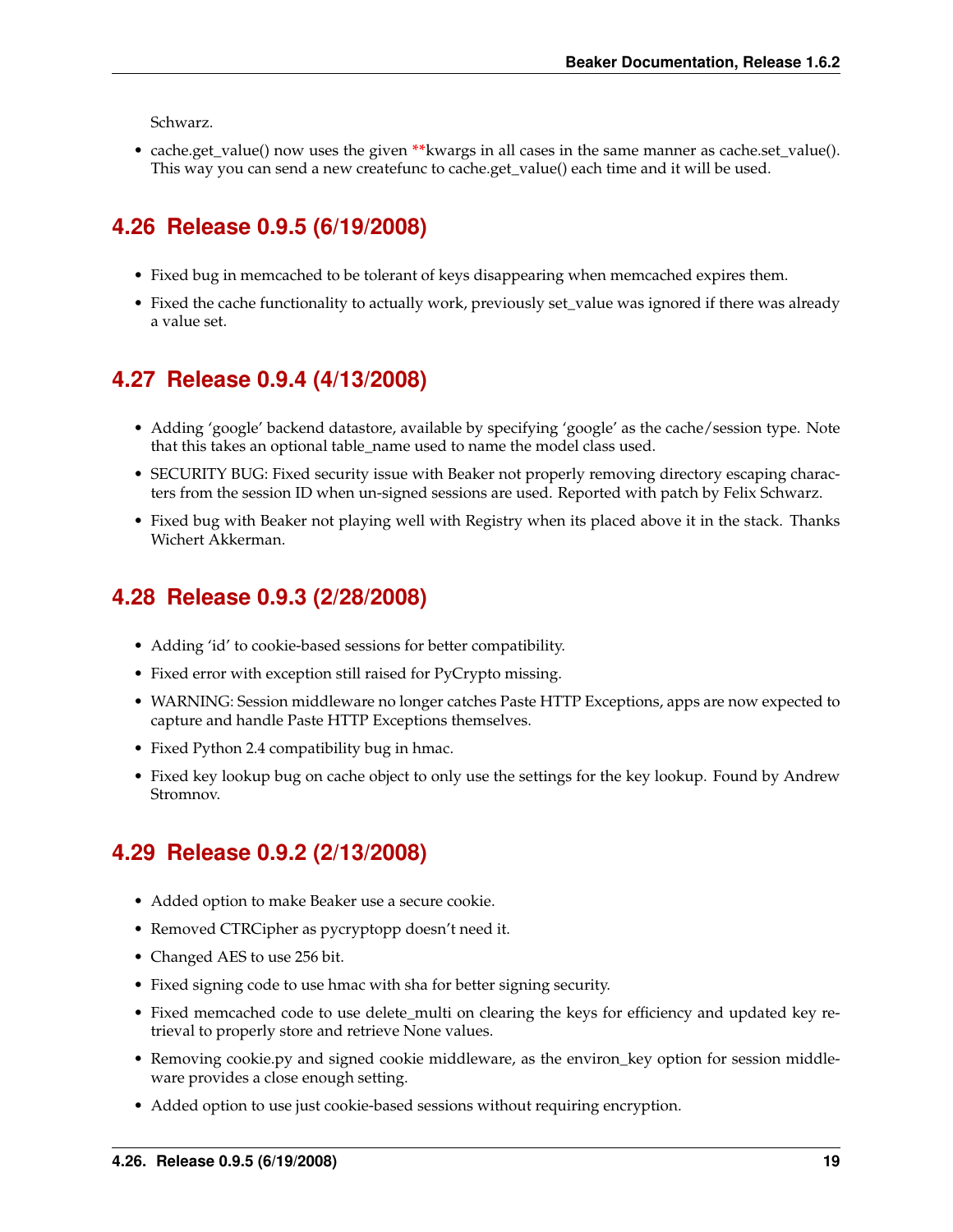• Switched encryption requirement from PyCrypto to pycryptopp which uses a proper AES in Counter Mode.

## <span id="page-23-0"></span>**4.30 Release 0.9.1 (2/4/2008)**

• Fixed bug in middleware using module that wasn't imported.

## <span id="page-23-1"></span>**4.31 Release 0.9 (12/17/07)**

- Fixed bug in memcached replace to actually replace spaces properly.
- Fixed md5 cookie signature to use SHA-1 when available.
- Updated cookie-based session storage to use 256-bit AES-CTR mode with a SHA-1 HMAC signature. Now requires PyCrypto to use for AES scheme.
- WARNING: Moved session and cache middleware to middleware, as per the old deprecation warnings had said was going to happen for 0.8.
- Added cookie-only session storage with RC4 ciphered encryption, requires Python 2.4.
- Add the ability to specify the cookie's domain for sessions.

## <span id="page-23-2"></span>**4.32 Release 0.8.1 (11/15/07)**

• Fixed bug in database.py not properly handling missing sqlalchemy library.

## <span id="page-23-3"></span>**4.33 Release 0.8 (10/17/07)**

- Fixed bug in prior db update causing session to occasionally not be written back to the db.
- Fixed memcached key error with keys containing spaces. Thanks Jim Musil.
- WARNING: Major change to ext:database to use a single row per namespace. Additionally, there's an accessed and created column present to support easier deletion of old cache/session data. You *will* need to drop any existing tables being used by the ext:database backend.
- Streamline ext:database backend to avoid unnecessary database selects for repeat data.
- Added SQLAlchemy 0.4 support to ext:database backend.

## <span id="page-23-4"></span>**4.34 Release 0.7.5 (08/18/07)**

- Fixed data\_dir parsing for session string coercions, no longer picks up None as a data\_dir.
- Fixed session.get\_by\_id to lookup recently saved sessions properly, also updates session with creation/access time upon save.
- Add unit tests for get\_by\_id function. Updated get\_by\_id to not result in additional session files.
- Added session.get\_by\_id function to retrieve a session of the given id.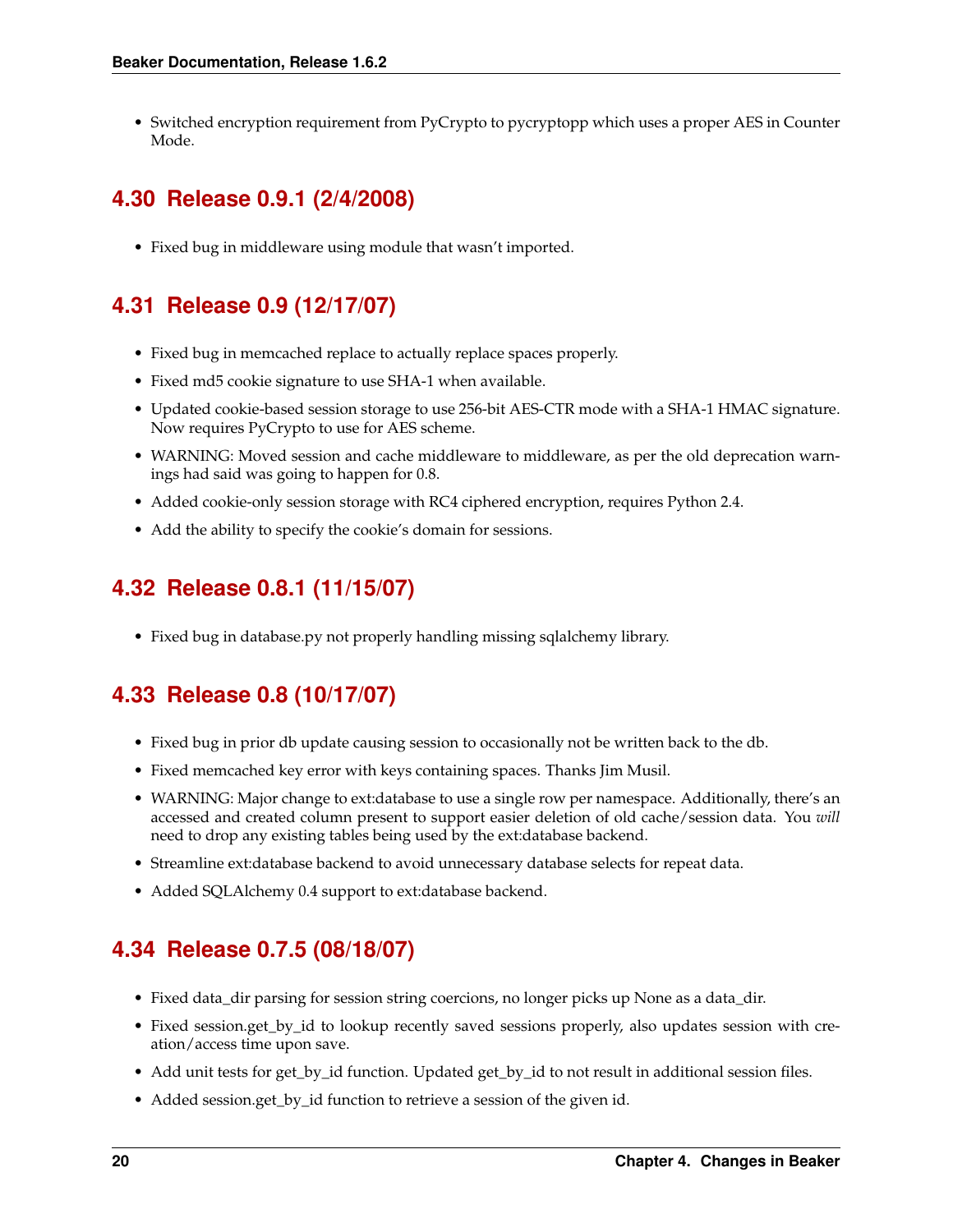### <span id="page-24-0"></span>**4.35 Release 0.7.4 (07/09/07)**

- Fixed issue with Beaker not properly handling arguments as Pylons may pass them in.
- Fixed unit test to catch file removal exception.
- Fixed another bug in synchronization, this one involving reentrant conditions with file synchronization
- If a file open fails due to pickling errors, locks just opened are released unconditionally

## <span id="page-24-1"></span>**4.36 Release 0.7.3 (06/08/07)**

- Beaker was not properly parsing input options to session middleware. Thanks to Yannick Gingras and Timothy S for spotting the issue.
- Changed session to only send the cookie header if its a new session and save() was called. Also only creates the session file under these conditions.

## <span id="page-24-2"></span>**4.37 Release 0.7.2 (05/19/07)**

• Added deprecation warning for middleware move, relocated middleware to cache and session modules for backwards compatibility.

### <span id="page-24-3"></span>**4.38 Release 0.7.1 05/18/07)**

• adjusted synchronization logic to account for Mako/new Cache object's multithreaded usage of Container.

## <span id="page-24-4"></span>**4.39 Release 0.7 (05/18/07)**

- WARNING: Cleaned up Cache object based on Mako cache object, this changes the call interface slightly for creating a Cache object directly. The middleware cache object is unaffected from an enduser view. This change also avoids duplicate creations of Cache objects.
- Adding database backend and unit tests.
- Added memcached test, fixed memcached namespace arg passing.
- Fixed session and cache tests, still failing syncdict test. Added doctests for Cache and Session middleware.
- Cleanup of container/cache/container\_test
- Namespaces no longer require a context, removed NamespaceContext?
- Logging in container.py uses logging module
- Cleanup of argument passing, use name **\*\***kwargs instead of **\*\***params for generic kwargs
- Container classes contain a static create\_namespace() method, namespaces are accessed from the ContainerContext? via string name + container class alone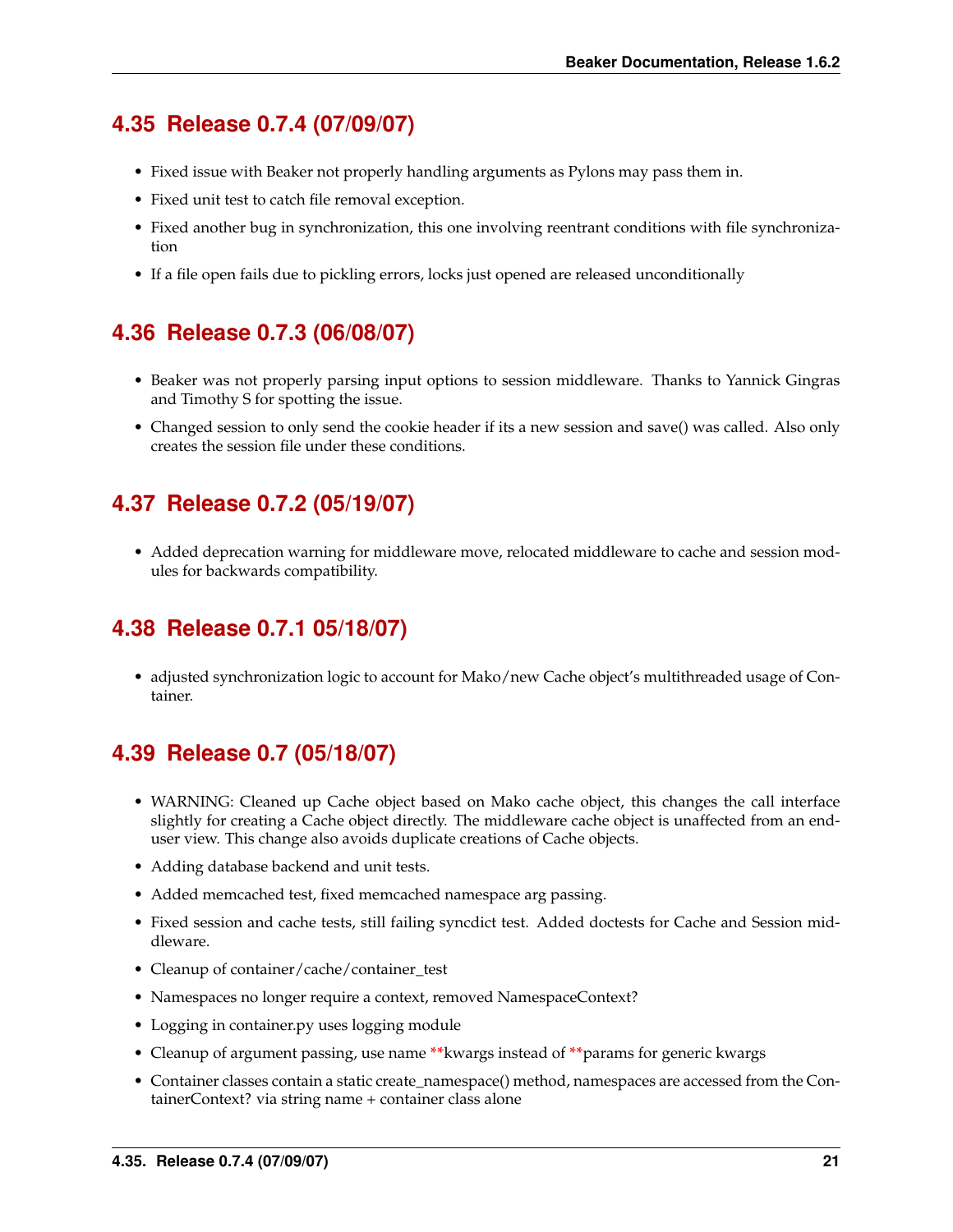- Implemented (but not yet tested) clear() method on Cache, locates all Namespaces used thus far and clears each one based on its keys() collection
- Fixed Cache.clear() method to actually clear the Cache namespace.
- Updated memcached backend to split servers on ';' for multiple memcached backends.
- Merging MyghtyUtils code into Beaker.

## <span id="page-25-0"></span>**4.40 Release 0.6.3 (03/18/2007)**

- Added api with customized Session that doesn't require a Myghty request object, just a dict. Updated session to use the new version.
- Removing unicode keys as some dbm backends can't handle unicode keys.
- Adding core files that should've been here.
- More stringent checking for existence of a session.
- Avoid recreating the session object when it's empty.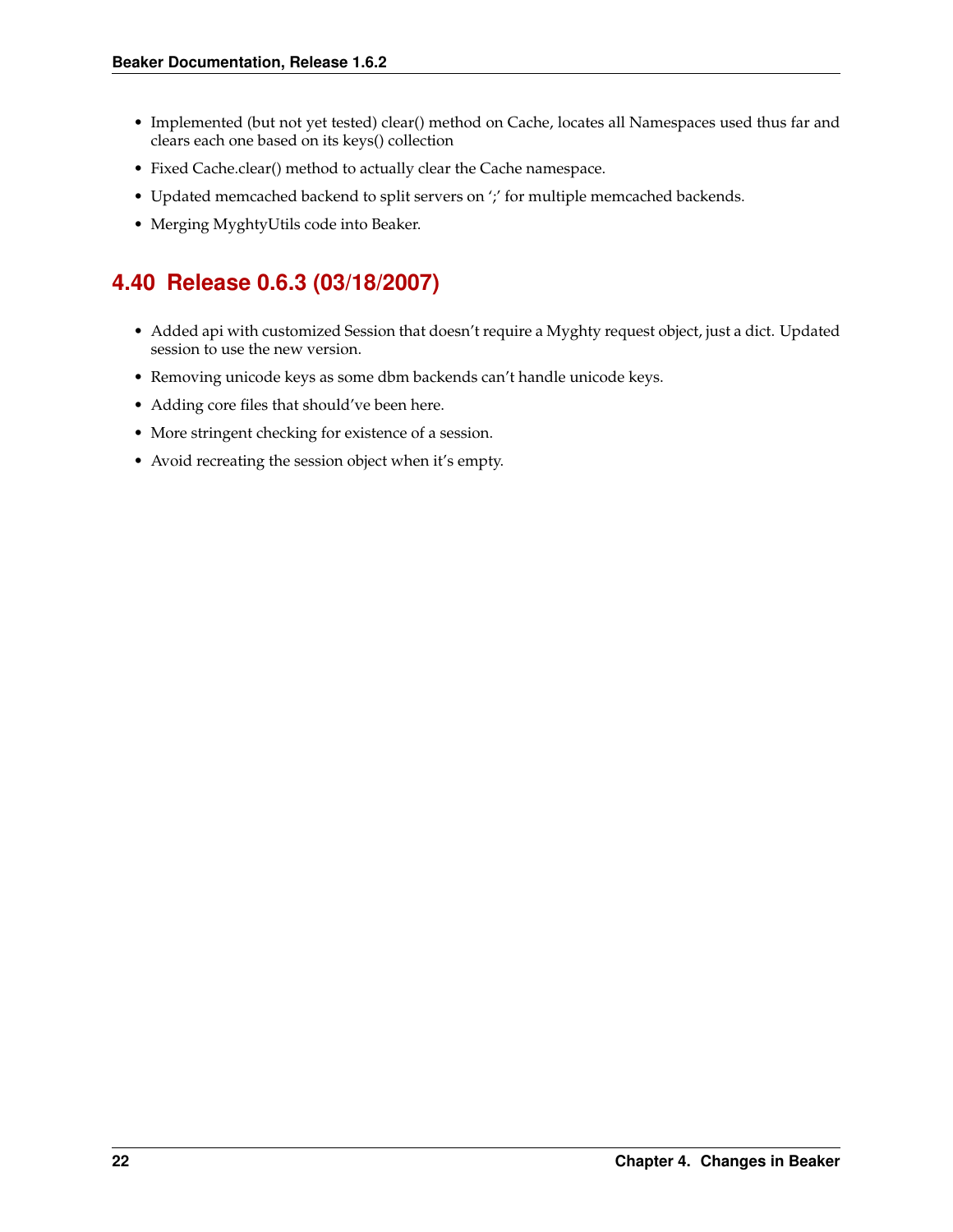### **Indices and tables**

- <span id="page-26-3"></span><span id="page-26-0"></span>• genindex
- modindex
- search
- glossary

### <span id="page-26-1"></span>**5.1 Module Listing**

### **5.1.1 beaker.cache – Cache module**

This package contains the "front end" classes and functions for Beaker caching.

Included are the [Cache](#page-28-0) and [CacheManager](#page-29-0) classes, as well as the function decorators region\_decorate(), [region\\_invalidate\(\)](#page-27-0).

#### **Module Contents**

```
beaker.cache.cache_regions = {}
```
Dictionary of 'region' arguments.

A "region" is a string name that refers to a series of cache configuration arguments. An application may have multiple "regions" - one which stores things in a memory cache, one which writes data to files, etc.

The dictionary stores string key names mapped to dictionaries of configuration arguments. Example:

```
from beaker.cache import cache_regions
cache_regions.update({
    'short_term':{
        'expire':'60',
        'type':'memory'
    },
    'long_term':{
        'expire':'1800',
        'type':'dbm',
        'data_dir':'/tmp',
    }
})
```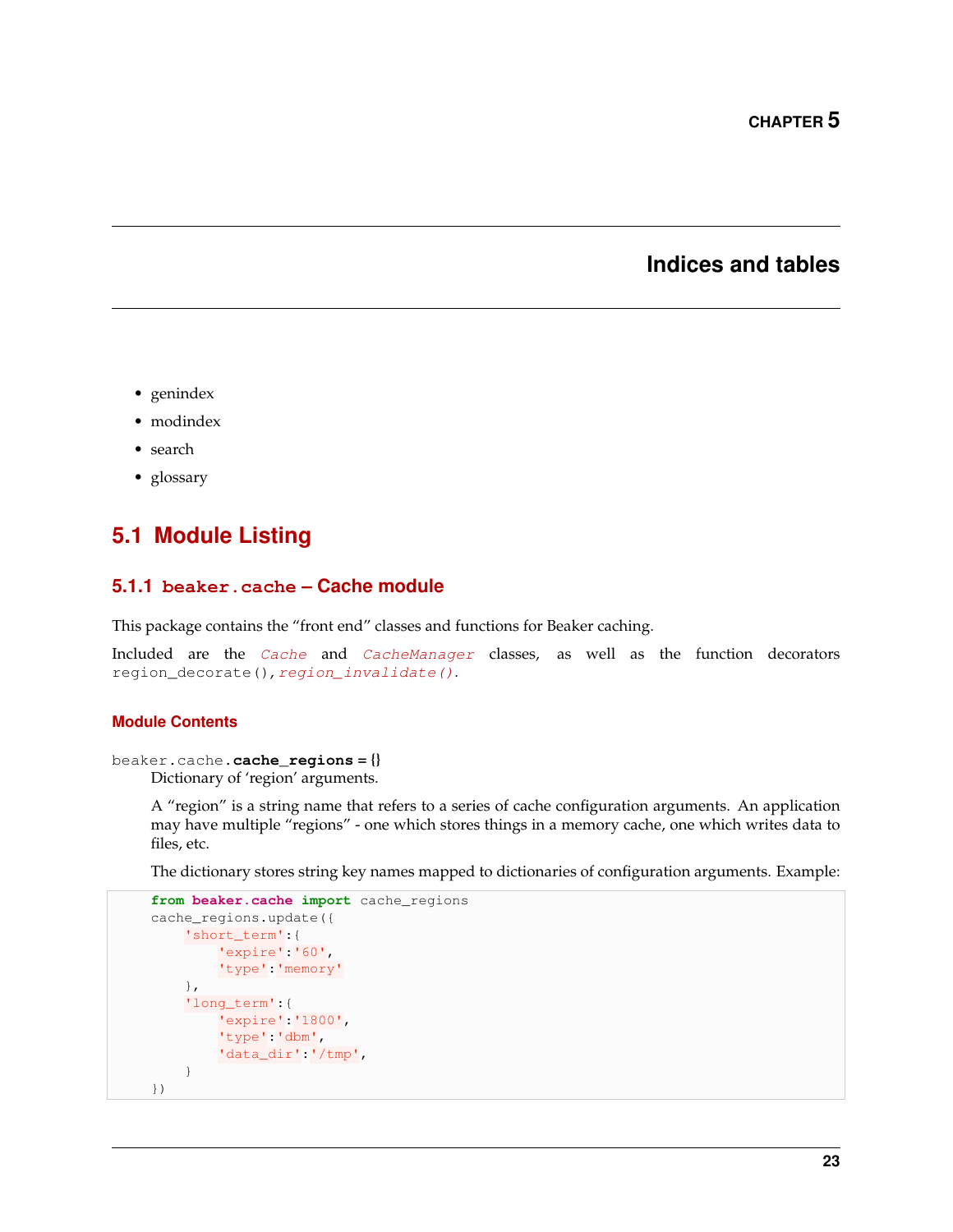<span id="page-27-1"></span>beaker.cache.**cache\_region**(*region*, *\*args*)

Decorate a function such that its return result is cached, using a "region" to indicate the cache arguments.

Example:

```
from beaker.cache import cache_regions, cache_region
# configure regions
cache_regions.update({
    'short_term':{
        'expire':'60',
        'type':'memory'
    }
})
@cache_region('short_term', 'load_things')
def load(search_term, limit, offset):
    '''Load from a database given a search term, limit, offset.'''
    return database.query(search_term)[offset:offset + limit]
```
The decorator can also be used with object methods. The self argument is not part of the cache key. This is based on the actual string name  $\text{self}$  being in the first argument position (new in 1.6):

```
class MyThing(object):
    @cache_region('short_term', 'load_things')
    def load(self, search_term, limit, offset):
        '''Load from a database given a search term, limit, offset.'''
        return database.query(search_term)[offset:offset + limit]
```
Classmethods work as well - use cls as the name of the class argument, and place the decorator around the function underneath @classmethod (new in 1.6):

```
class MyThing(object):
    @classmethod
    @cache_region('short_term', 'load_things')
    def load(cls, search_term, limit, offset):
        '''Load from a database given a search term, limit, offset.'''
        return database.query(search_term)[offset:offset + limit]
```
#### **Parameters**

- **region** String name of the region corresponding to the desired caching arguments, established in cache\_regions.
- $*args Optional str()$ -compatible arguments which will uniquely identify the key used by this decorated function, in addition to the positional arguments passed to the function itself at call time. This is recommended as it is needed to distinguish between any two functions or methods that have the same name (regardless of parent class or not).

**Note:** The function being decorated must only be called with positional arguments, and the arguments must support being stringified with  $str()$ . The concatenation of the str() version of each argument, combined with that of the  $\star$  args sent to the decorator, forms the unique cache key.

<span id="page-27-0"></span>**Note:** When a method on a class is decorated, the self or cls argument in the first position is not included in the "key" used for caching. New in 1.6.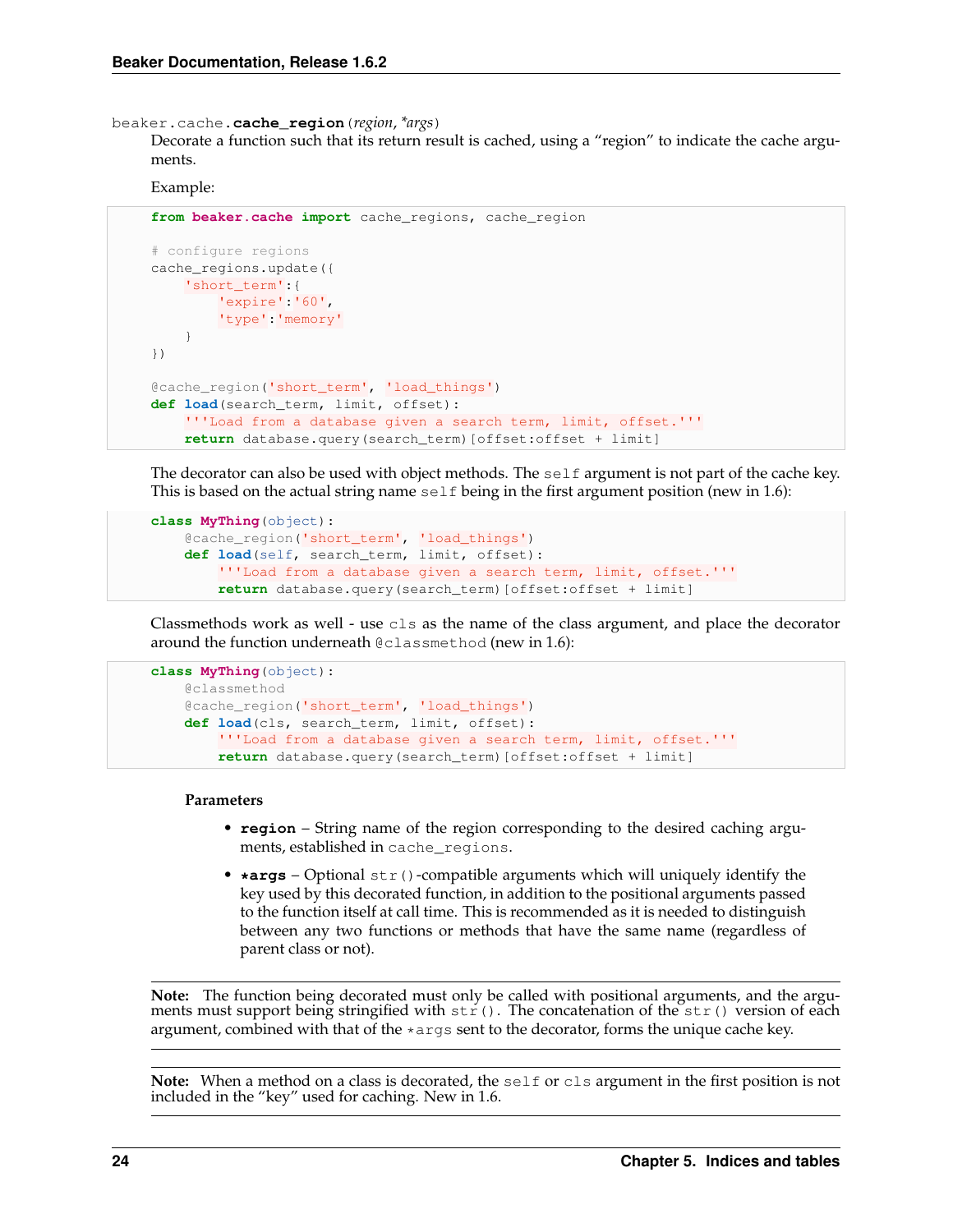<span id="page-28-1"></span>beaker.cache.**region\_invalidate**(*namespace*, *region*, *\*args*)

Invalidate a cache region corresponding to a function decorated with [cache\\_region\(\)](#page-26-2).

#### **Parameters**

- **namespace** The namespace of the cache to invalidate. This is typically a reference to the original function (as returned by the  $cache\_region$ ) decorator), where the [cache\\_region\(\)](#page-26-2) decorator applies a "memo" to the function in order to locate the string name of the namespace.
- **region** String name of the region used with the decorator. This can be None in the usual case that the decorated function itself is passed, not the string name of the namespace.
- **args** Stringifyable arguments that are used to locate the correct key. This consists of the  $\star$  args sent to the *cache\_region* () decorator itself, plus the  $\star$  args sent to the function itself at runtime.

Example:

```
from beaker.cache import cache_regions, cache_region, region_invalidate
# configure regions
cache_regions.update({
   'short_term':{
        'expire':'60',
       'type':'memory'
    }
})
@cache_region('short_term', 'load_data')
def load(search_term, limit, offset):
   '''Load from a database given a search term, limit, offset.'''
   return database.query(search_term)[offset:offset + limit]
def invalidate_search(search_term, limit, offset):
    '''Invalidate the cached storage for a given search term, limit, offset.'''
    region_invalidate(load, 'short_term', 'load_data', search_term, limit, offset)
```
Note that when a method on a class is decorated, the first argument cls or self is not included in the cache key. This means you don't send it to [region\\_invalidate\(\)](#page-27-0):

```
class MyThing(object):
    @cache_region('short_term', 'some_data')
    def load(self, search_term, limit, offset):
        '''Load from a database given a search term, limit, offset.'''
        return database.query(search_term)[offset:offset + limit]
    def invalidate_search(self, search_term, limit, offset):
        '''Invalidate the cached storage for a given search term, limit, offset.'''
        region_invalidate(self.load, 'short_term', 'some_data', search_term, limit, offset)
```
<span id="page-28-0"></span>**class** beaker.cache.**Cache**(*namespace*, *type='memory'*, *expiretime=None*, *starttime=None*, *expire=None*, *\*\*nsargs*)

Front-end to the containment API implementing a data cache.

**Parameters**

- **namespace** the namespace of this Cache
- **type** type of cache to use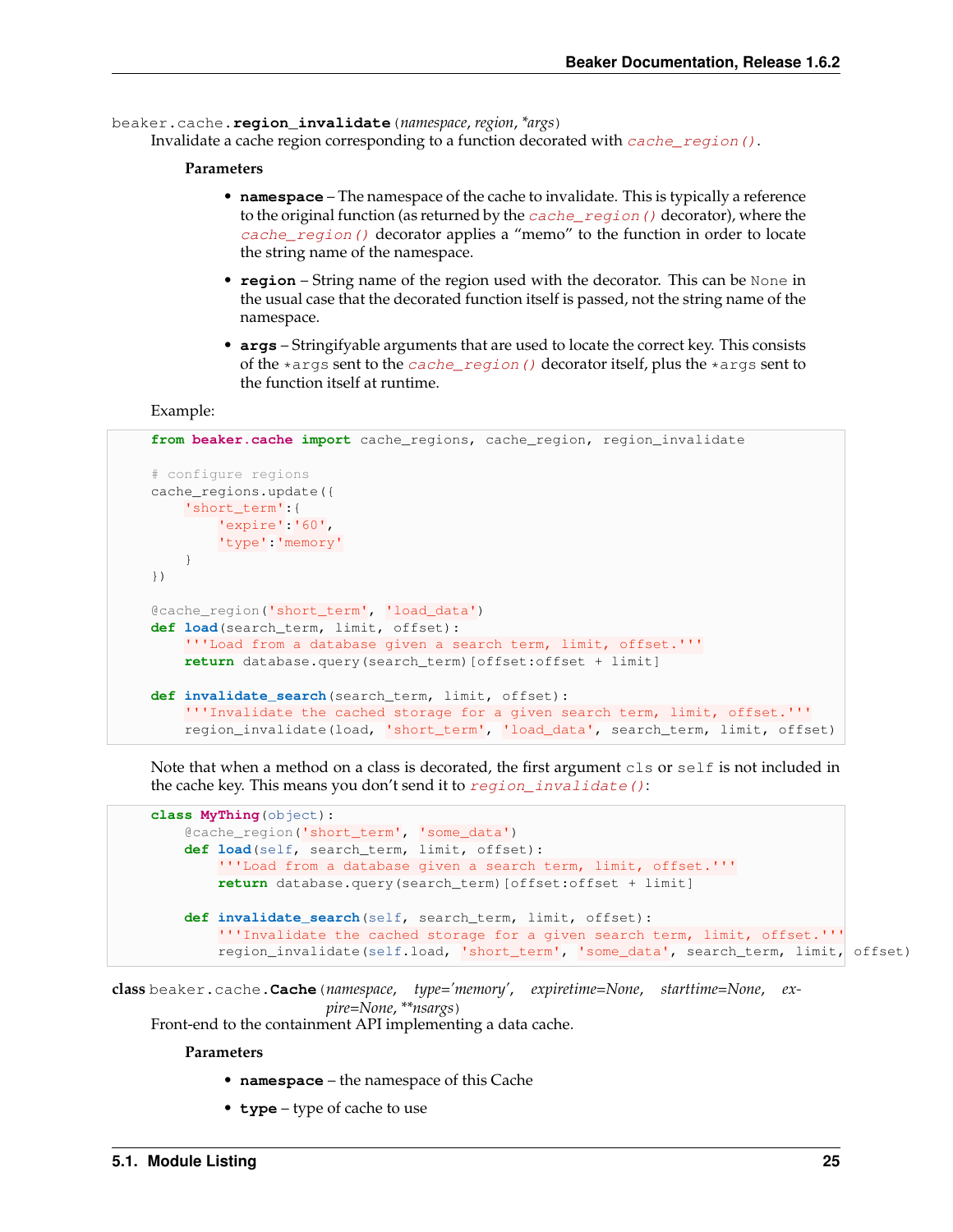- <span id="page-29-4"></span>• **expire** – seconds to keep cached data
- **expiretime** seconds to keep cached data (legacy support)
- **starttime** time when cache was cache was

#### <span id="page-29-2"></span>**clear**()

Clear all the values from the namespace

```
get(key, **kw)
```
Retrieve a cached value from the container

```
class beaker.cache.CacheManager(**kwargs)
     Initialize a CacheManager object with a set of options
```
Options should be parsed with the [parse\\_cache\\_config\\_options\(\)](#page-37-0) function to ensure only valid options are used.

#### <span id="page-29-1"></span>**cache**(*\*args*, *\*\*kwargs*)

Decorate a function to cache itself with supplied parameters

#### **Parameters**

- **args** Used to make the key unique for this function, as in region() above.
- **kwargs** Parameters to be passed to get\_cache(), will override defaults

Example:

```
# Assuming a cache object is available like:
cache = CacheManager(dict of config options)
def populate_things():
    @cache.cache('mycache', expire=15)
   def load(search_term, limit, offset):
       return load_the_data(search_term, limit, offset)
   return load('rabbits', 20, 0)
```
**Note:** The function being decorated must only be called with positional arguments.

### <span id="page-29-3"></span>**invalidate**(*func*, *\*args*, *\*\*kwargs*)

Invalidate a cache decorated function

This function only invalidates cache spaces created with the cache decorator.

**Parameters**

- **func** Decorated function to invalidate
- **args** Used to make the key unique for this function, as in region() above.
- **kwargs** Parameters that were passed for use by get\_cache(), note that this is only required if a  $type$  was specified for the function

Example:

```
# Assuming a cache object is available like:
cache = CacheManager(dict_of_config_options)
```

```
def populate_things(invalidate=False):
```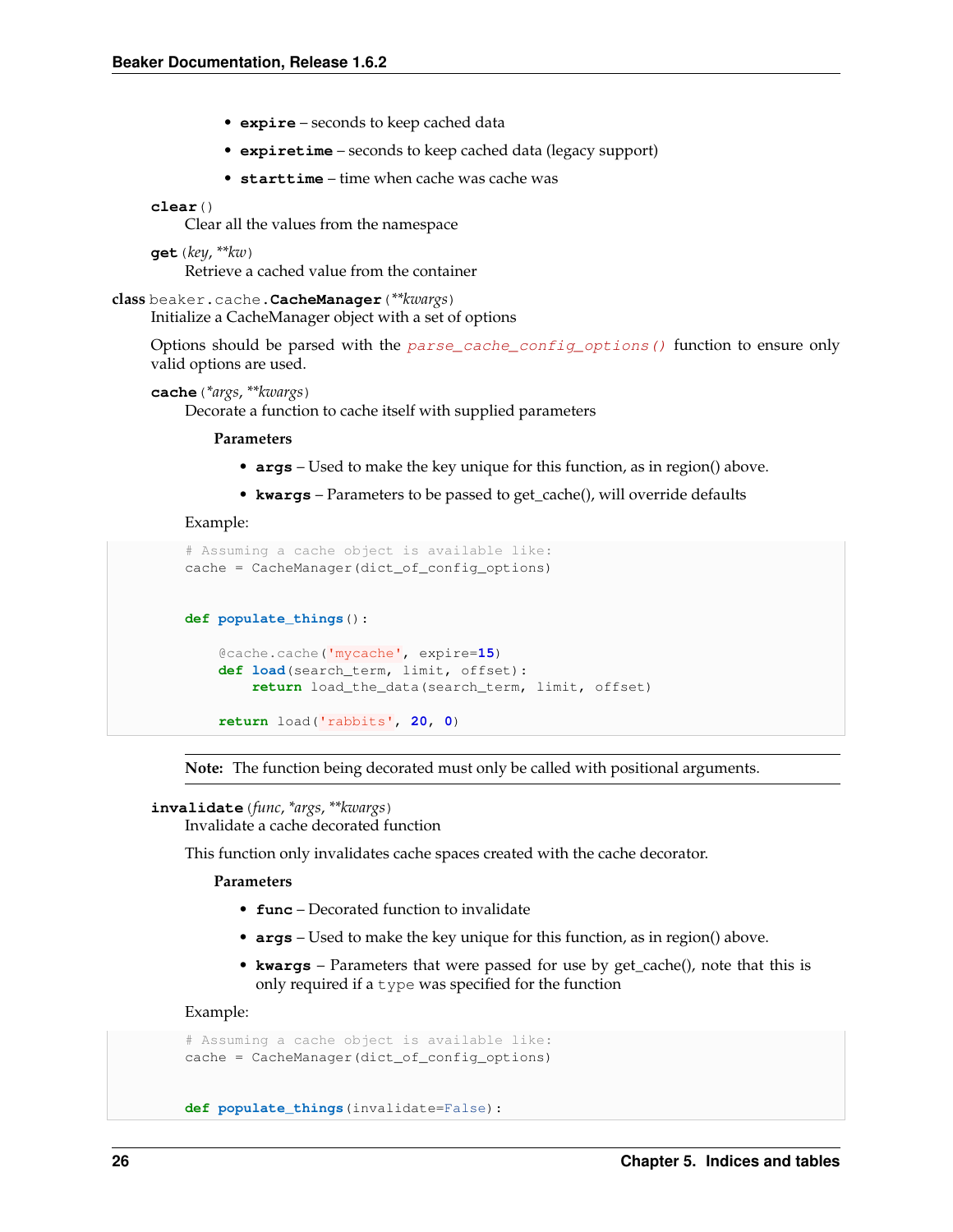```
@cache.cache('mycache', type="file", expire=15)
def load(search_term, limit, offset):
    return load_the_data(search_term, limit, offset)
# If the results should be invalidated first
if invalidate:
    cache.invalidate(load, 'mycache', 'rabbits', 20, 0, type="file")
return load('rabbits', 20, 0)
```
#### <span id="page-30-1"></span>**region**(*region*, *\*args*)

Decorate a function to cache itself using a cache region

The region decorator requires arguments if there are more than two of the same named function, in the same module. This is because the namespace used for the functions cache is based on the functions name and the module.

Example:

```
# Assuming a cache object is available like:
cache = CacheManager(dict_of_config_options)
def populate_things():
   @cache.region('short_term', 'some_data')
   def load(search_term, limit, offset):
       return load_the_data(search_term, limit, offset)
   return load('rabbits', 20, 0)
```
**Note:** The function being decorated must only be called with positional arguments.

#### <span id="page-30-0"></span>**region\_invalidate**(*namespace*, *region*, *\*args*)

Invalidate a cache region namespace or decorated function

This function only invalidates cache spaces created with the cache\_region decorator.

#### **Parameters**

- **namespace** Either the namespace of the result to invalidate, or the cached function
- **region** The region the function was cached to. If the function was cached to a single region then this argument can be None
- **args** Arguments that were used to differentiate the cached function as well as the arguments passed to the decorated function

Example:

```
# Assuming a cache object is available like:
cache = CacheManager(dict_of_config_options)
def populate_things(invalidate=False):
    @cache.region('short_term', 'some_data')
   def load(search_term, limit, offset):
        return load_the_data(search_term, limit, offset)
```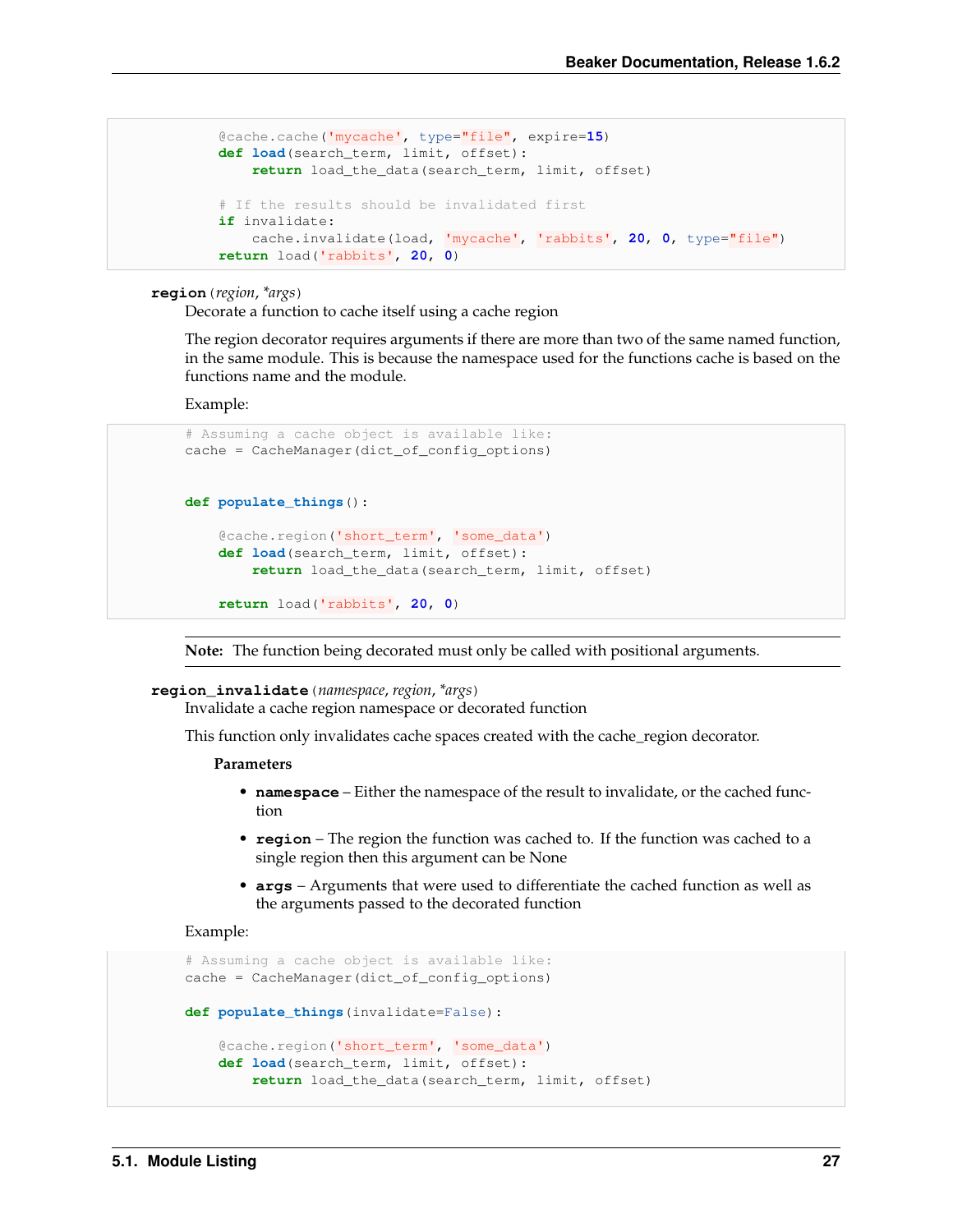```
# If the results should be invalidated first
if invalidate:
   cache.region_invalidate(load, None, 'some_data',
                            'rabbits', 20, 0)
return load('rabbits', 20, 0)
```
### **5.1.2 beaker.container – Container and Namespace classes**

Container and Namespace classes

#### **Module Contents**

**class** beaker.container.**DBMNamespaceManager**(*namespace*, *dbmmodule=None*, *data\_dir=None*, *dbm\_dir=None*, *lock\_dir=None*, *digest\_filenames=True*, *\*\*kwargs*) Bases: [beaker.container.OpenResourceNamespaceManager](#page-32-0)

[NamespaceManager](#page-31-0) that uses dbm files for storage.

**class** beaker.container.**FileNamespaceManager**(*namespace*, *data\_dir=None*, *file\_dir=None*, *lock\_dir=None*, *digest\_filenames=True*, *\*\*kwargs*)

Bases: [beaker.container.OpenResourceNamespaceManager](#page-32-0)

[NamespaceManager](#page-31-0) that uses binary files for storage.

Each namespace is implemented as a single file storing a dictionary of key/value pairs, serialized using the Python pickle module.

**class** beaker.container.**MemoryNamespaceManager**(*namespace*, *\*\*kwargs*) Bases: beaker.container.AbstractDictionaryNSManager

[NamespaceManager](#page-31-0) that uses a Python dictionary for storage.

#### <span id="page-31-0"></span>**class** beaker.container.**NamespaceManager**(*namespace*)

Handles dictionary operations and locking for a namespace of values.

[NamespaceManager](#page-31-0) provides a dictionary-like interface, implementing \_\_getitem\_(), \_\_setitem\_\_(), and \_\_contains\_\_(), as well as functions related to lock acquisition.

The implementation for setting and retrieving the namespace data is handled by subclasses.

NamespaceManager may be used alone, or may be accessed by one or more [Value](#page-32-1) objects. Value objects provide per-key services like expiration times and automatic recreation of values.

Multiple NamespaceManagers created with a particular name will all share access to the same underlying datasource and will attempt to synchronize against a common mutex object. The scope of this sharing may be within a single process or across multiple processes, depending on the type of NamespaceManager used.

The NamespaceManager itself is generally threadsafe, except in the case of the DBMNamespaceManager in conjunction with the gdbm dbm implementation.

```
acquire_read_lock()
```
Establish a read lock.

This operation is called before a key is read. By default the function does nothing.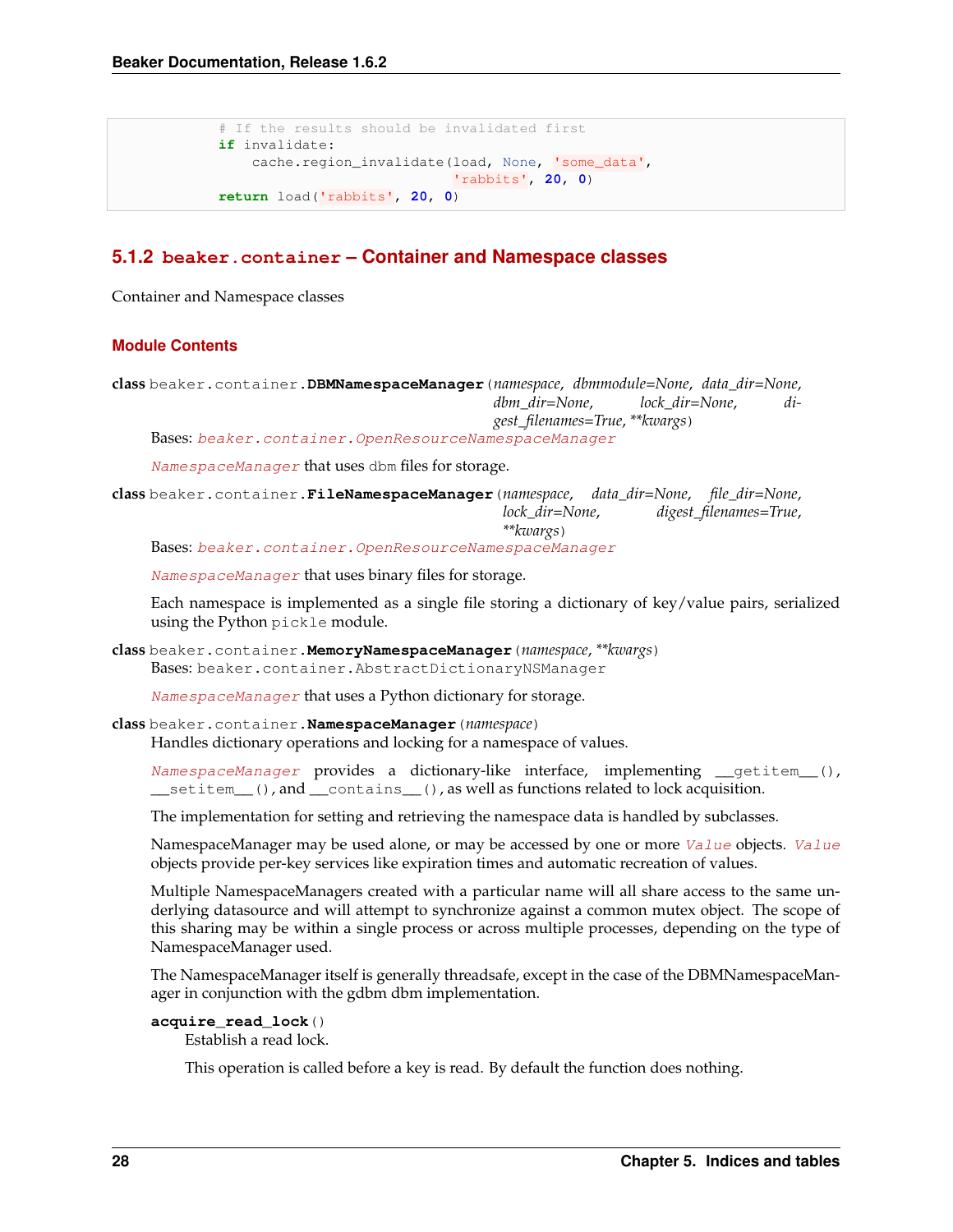<span id="page-32-3"></span>**acquire\_write\_lock**(*wait=True*, *replace=False*) Establish a write lock.

> This operation is called before a key is written. A return value of True indicates the lock has been acquired.

By default the function returns True unconditionally.

'replace' is a hint indicating the full contents of the namespace may be safely discarded. Some backends may implement this (i.e. file backend won't unpickle the current contents).

#### **do\_remove**()

Implement removal of the entire contents of this [NamespaceManager](#page-31-0).

e.g. for a file-based namespace, this would remove all the files.

The front-end to this method is the NamespaceManager. remove () method.

#### **get\_creation\_lock**(*key*)

Return a locking object that is used to synchronize multiple threads or processes which wish to generate a new cache value.

This function is typically an instance of [FileSynchronizer](#page-36-1), [ConditionSynchronizer](#page-36-2), or [null\\_synchronizer](#page-36-3).

The creation lock is only used when a requested value does not exist, or has been expired, and is only used by the [Value](#page-32-1) key-management object in conjunction with a "createfunc" valuecreation function.

#### **has\_key**(*key*)

Return True if the given key is present in this Namespace.

#### **keys**()

Return the list of all keys.

This method may not be supported by all  $NamespaceManager$  implementations.

#### **release\_read\_lock**()

Release a read lock.

This operation is called after a key is read. By default the function does nothing.

#### **release\_write\_lock**()

Release a write lock.

This operation is called after a new value is written. By default this function does nothing.

#### <span id="page-32-2"></span>**remove**()

Remove the entire contents of this [NamespaceManager](#page-31-0).

e.g. for a file-based namespace, this would remove all the files.

#### **set\_value**(*key*, *value*, *expiretime=None*)

Sets a value in this [NamespaceManager](#page-31-0).

This is the same as  ${\sf \_}$ setitem ${\sf \_}$ (), but also allows an expiration time to be passed at the same time.

#### <span id="page-32-0"></span>**class** beaker.container.**OpenResourceNamespaceManager**(*namespace*)

Bases: [beaker.container.NamespaceManager](#page-31-0)

<span id="page-32-1"></span>A NamespaceManager where read/write operations require opening/ closing of a resource which is possibly mutexed.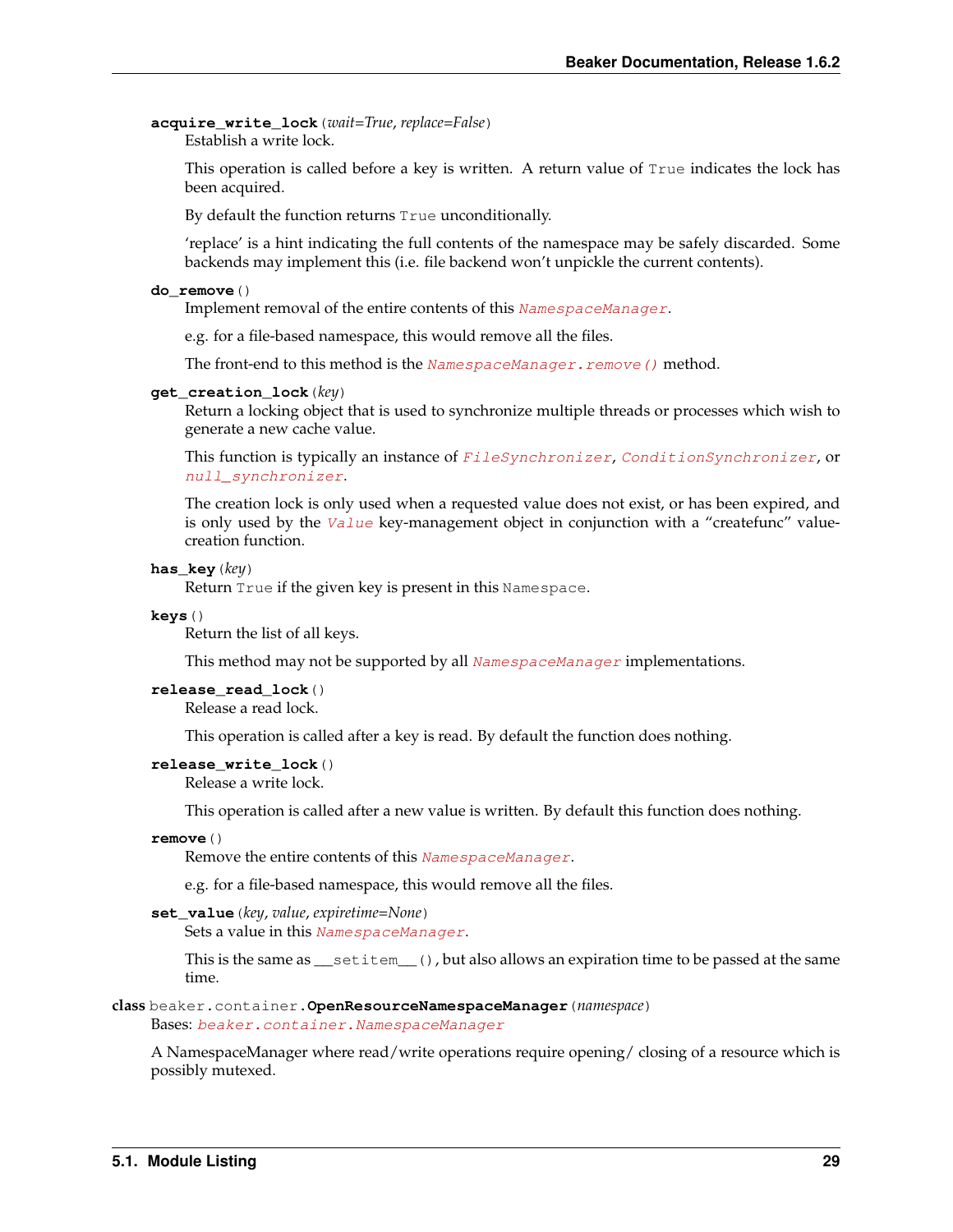<span id="page-33-1"></span>**class** beaker.container.**Value**(*key*, *namespace*, *createfunc=None*, *expiretime=None*, *starttime=None*)

Implements synchronization, expiration, and value-creation logic for a single value stored in a [NamespaceManager](#page-31-0).

**can\_have\_value**()

**clear\_value**()

**createfunc**

**expire\_argument**

**expiretime**

**get\_value**()

**has\_current\_value**()

#### **has\_value**()

return true if the container has a value stored.

This is regardless of it being expired or not.

#### **key**

**namespace**

**set\_value**(*value*, *storedtime=None*)

**starttime**

**storedtime**

#### **Deprecated Classes**

```
class beaker.container.Container
     Implements synchronization and value-creation logic for a 'value' stored in a NamespaceManager.
```
[Container](#page-33-0) and its subclasses are deprecated. The [Value](#page-32-1) class is now used for this purpose.

- **class** beaker.container.**ContainerMeta**(*classname*, *bases*, *dict\_*) Bases: type
- **class** beaker.container.**DBMContainer** Bases: [beaker.container.Container](#page-33-0)
- **class** beaker.container.**FileContainer** Bases: [beaker.container.Container](#page-33-0)

```
class beaker.container.MemoryContainer
    Bases: beaker.container.Container
```
### **5.1.3 beaker.middleware – Middleware classes**

### **Module Contents**

**class** beaker.middleware.**CacheMiddleware**(*app*, *config=None*, *environ\_key='beaker.cache'*, *\*\*kwargs*)

Initialize the Cache Middleware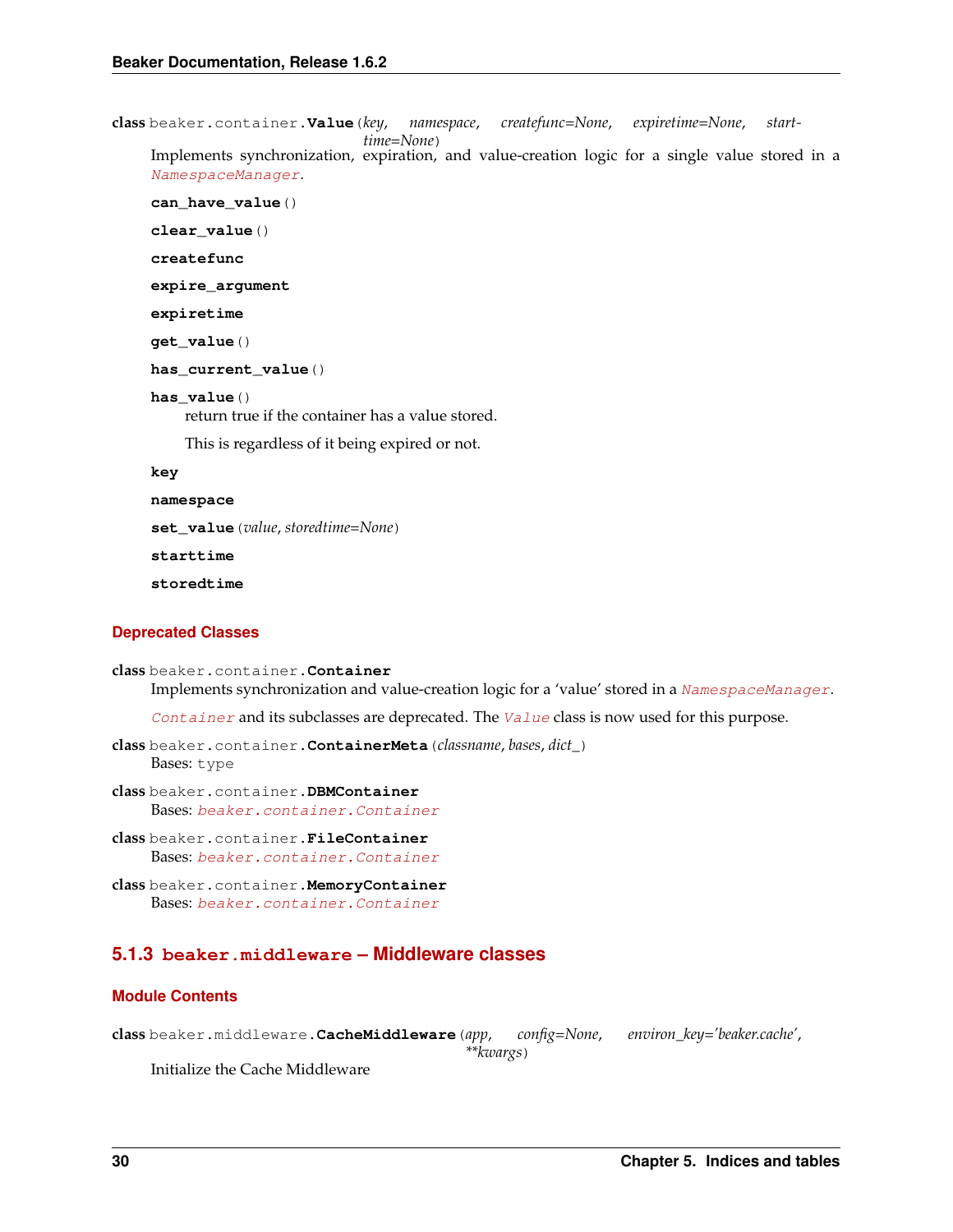<span id="page-34-1"></span>The Cache middleware will make a CacheManager instance available every request under the environ ['beaker.cache'] key by default. The location in environ can be changed by setting environ\_key.

- **config** dict All settings should be prefixed by 'cache.'. This method of passing variables is intended for Paste and other setups that accumulate multiple component settings in a single dictionary. If config contains *no cache. prefixed args*, then *all* of the config options will be used to intialize the Cache objects.
- **environ\_key** Location where the Cache instance will keyed in the WSGI environ
- **\*\*kwargs** All keyword arguments are assumed to be cache settings and will override any settings found in config

<span id="page-34-0"></span>**class** beaker.middleware.**SessionMiddleware**(*wrap\_app*, *config=None*, *environ\_key='beaker.session'*, *\*\*kwargs*)

Initialize the Session Middleware

The Session middleware will make a lazy session instance available every request under the environ['beaker.session'] key by default. The location in environ can be changed by setting environ\_key.

**config** dict All settings should be prefixed by 'session.'. This method of passing variables is intended for Paste and other setups that accumulate multiple component settings in a single dictionary. If config contains *no cache. prefixed args*, then *all* of the config options will be used to intialize the Cache objects.

**environ\_key** Location where the Session instance will keyed in the WSGI environ

**\*\*kwargs** All keyword arguments are assumed to be session settings and will override any settings found in config

### **5.1.4 beaker.session – Session classes**

#### **Module Contents**

**class** beaker.session.**CookieSession**(*request*, *key='beaker.session.id'*, *timeout=None*, *cookie\_expires=True*, *cookie\_domain=None*, *encrypt\_key=None*, *validate\_key=None*, *secure=False*, *httponly=False*, *\*\*kwargs*)

Pure cookie-based session

Options recognized when using cookie-based sessions are slightly more restricted than general sessions.

#### **Parameters**

- **key** The name the cookie should be set to.
- **timeout** (*int*) How long session data is considered valid. This is used regardless of the cookie being present or not to determine whether session data is still valid.
- **cookie\_domain** Domain to use for the cookie.
- **secure** Whether or not the cookie should only be sent over SSL.
- **httponly** Whether or not the cookie should only be accessible by the browser not by JavaScript.
- **encrypt\_key** The key to use for the local session encryption, if not provided the session will not be encrypted.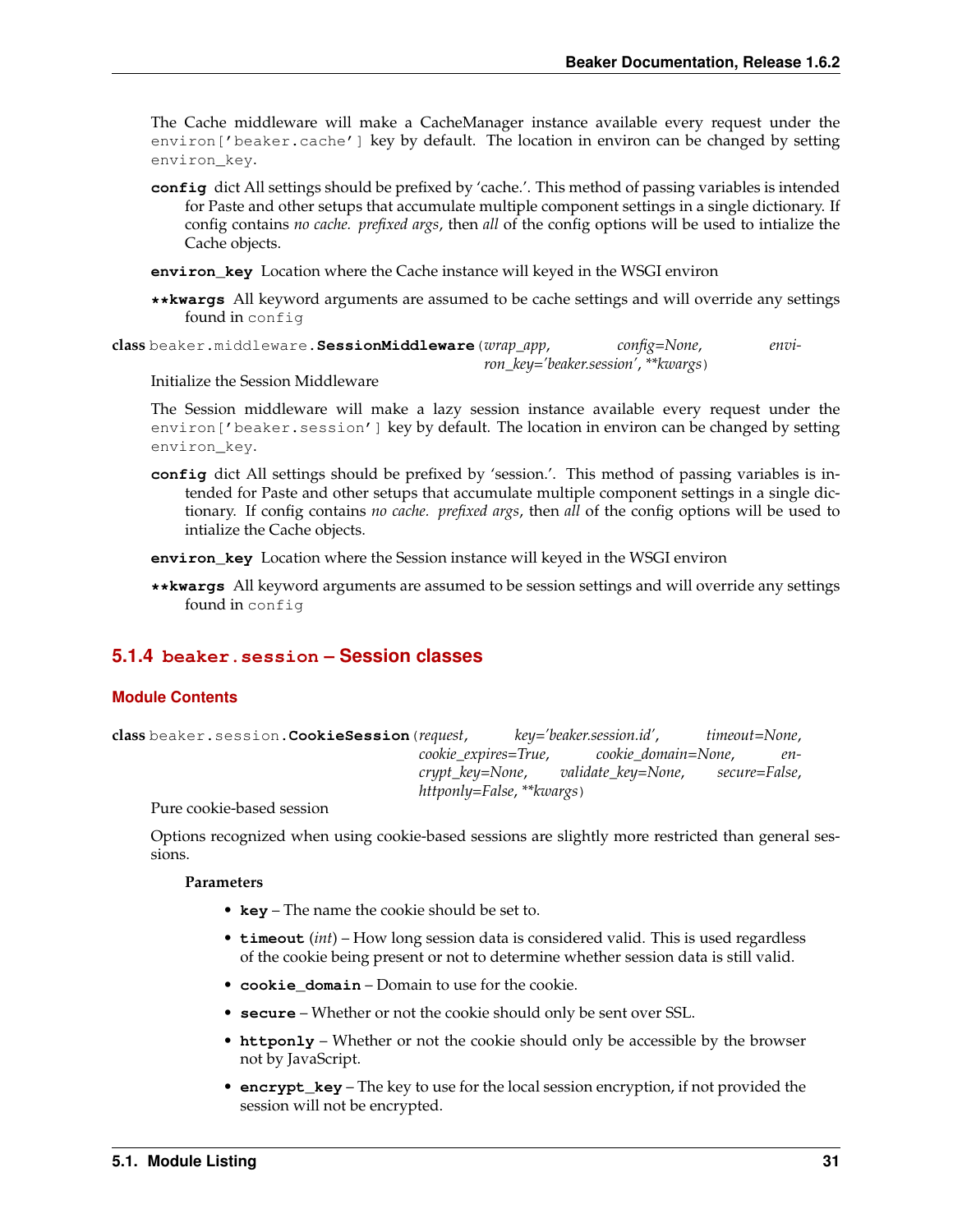• **validate\_key** – The key used to sign the local encrypted session

#### <span id="page-35-3"></span>**delete**()

Delete the cookie, and clear the session

#### **expire**()

Delete the 'expires' attribute on this Session, if any.

#### **invalidate**()

Clear the contents and start a new session

**save**(*accessed\_only=False*) Saves the data for this session to persistent storage

**class** beaker.session.**Session**(*request*, *id=None*, *invalidate\_corrupt=False*, *use\_cookies=True*, *type=None*, *data\_dir=None*, *key='beaker.session.id'*, *timeout=None*, *cookie\_expires=True*, *cookie\_domain=None*, *secret=None*, *secure=False*, *namespace\_class=None*, *httponly=False*, *encrypt\_key=None*, *validate\_key=None*, *\*\*namespace\_args*)

Session object that uses container package for storage.

#### **Parameters**

- **invalidate\_corrupt** (*bool*) How to handle corrupt data when loading. When set to True, then corrupt data will be silently invalidated and a new session created, otherwise invalid data will cause an exception.
- **use\_cookies** (*bool*) Whether or not cookies should be created. When set to False, it is assumed the user will handle storing the session on their own.
- **type** What data backend type should be used to store the underlying session data
- **key** The name the cookie should be set to.
- **timeout** (*int*) How long session data is considered valid. This is used regardless of the cookie being present or not to determine whether session data is still valid.
- **cookie** domain Domain to use for the cookie.
- **secure** Whether or not the cookie should only be sent over SSL.
- **httponly** Whether or not the cookie should only be accessible by the browser not by JavaScript.
- **encrypt\_key** The key to use for the local session encryption, if not provided the session will not be encrypted.
- **validate\_key** The key used to sign the local encrypted session

#### <span id="page-35-1"></span>**delete**()

Deletes the session from the persistent storage, and sends an expired cookie out

### <span id="page-35-2"></span>**invalidate**()

Invalidates this session, creates a new session id, returns to the is\_new state

#### **lock**()

Locks this session against other processes/threads. This is automatic when load/save is called.

**\*use with caution\*** and always with a corresponding 'unlock' inside a "finally:" block, as a stray lock typically cannot be unlocked without shutting down the whole application.

#### <span id="page-35-0"></span>**revert**()

Revert the session to its original state from its first access in the request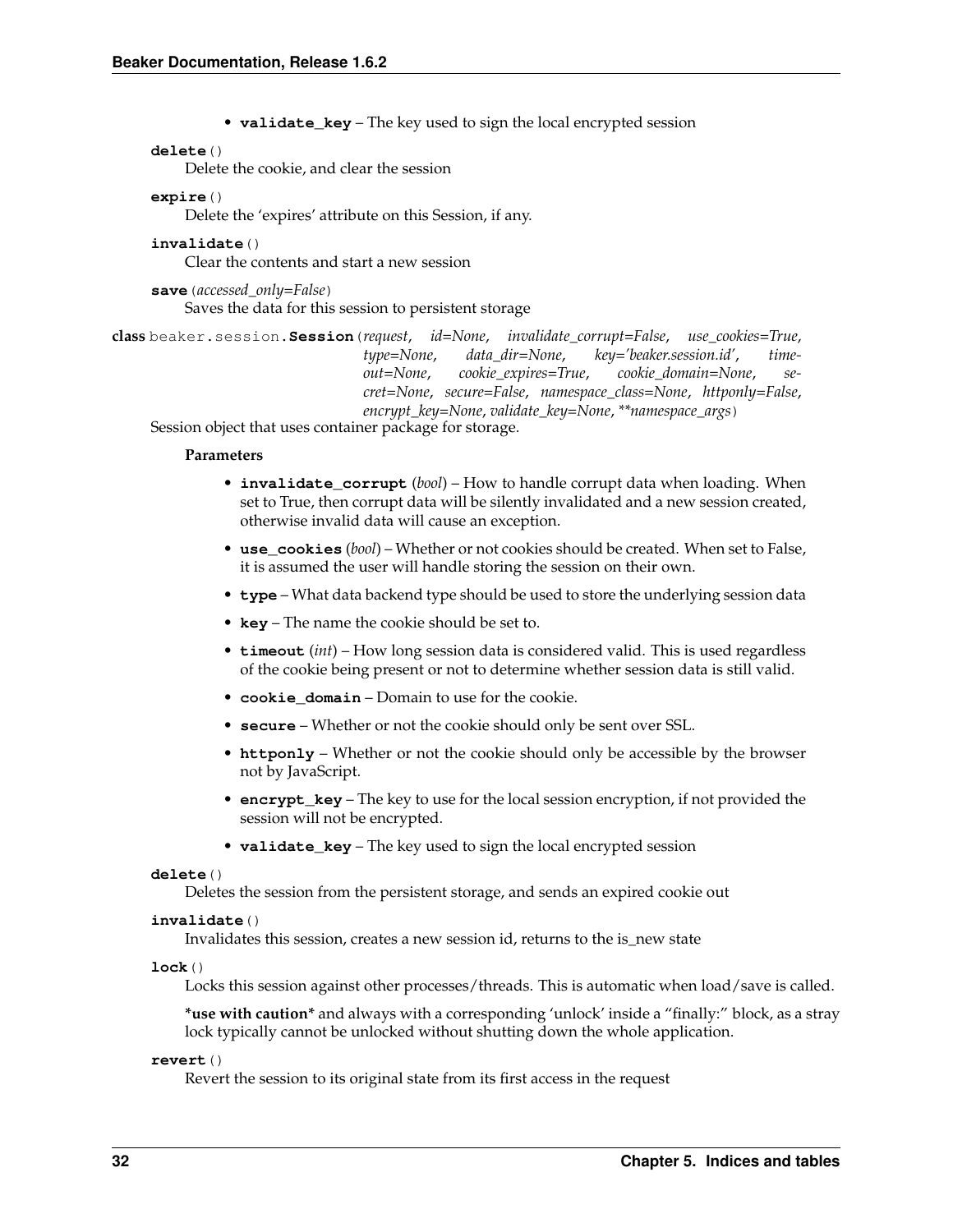<span id="page-36-5"></span>**save**(*accessed\_only=False*)

Saves the data for this session to persistent storage

If accessed\_only is True, then only the original data loaded at the beginning of the request will be saved, with the updated last accessed time.

**unlock**()

Unlocks this session against other processes/threads. This is automatic when load/save is called.

**\*use with caution\*** and always within a "finally:" block, as a stray lock typically cannot be unlocked without shutting down the whole application.

**class** beaker.session.**SessionObject**(*environ*, *\*\*params*)

Session proxy/lazy creator

This object proxies access to the actual session object, so that in the case that the session hasn't been used before, it will be setup. This avoid creating and loading the session from persistent storage unless its actually used during the request.

**accessed**()

Returns whether or not the session has been accessed

**get\_by\_id**(*id*) Loads a session given a session ID

#### <span id="page-36-0"></span>**persist**()

Persist the session to the storage

If its set to autosave, then the entire session will be saved regardless of if save() has been called. Otherwise, just the accessed time will be updated if save() was not called, or the session will be saved if save() was called.

```
class beaker.session.SignedCookie(secret, input=None)
     Extends python cookie to give digital signature support
```
### **5.1.5 beaker.synchronization – Synchronization classes**

Synchronization functions.

File- and mutex-based mutual exclusion synchronizers are provided, as well as a name-based mutex which locks within an application based on a string name.

#### **Module Contents**

```
class beaker.synchronization.ConditionSynchronizer(identifier)
    a synchronizer using a Condition.
```
- <span id="page-36-1"></span>**class** beaker.synchronization.**FileSynchronizer**(*identifier*, *lock\_dir*) A synchronizer which locks using flock().
- **class** beaker.synchronization.**NameLock**(*identifier=None*, *reentrant=False*) a proxy for an RLock object that is stored in a name based registry.

Multiple threads can get a reference to the same RLock based on the name alone, and synchronize operations related to that name.

```
class beaker.synchronization.null_synchronizer
    A 'null' synchronizer, which provides the SynchronizerImpl interface without any locking.
```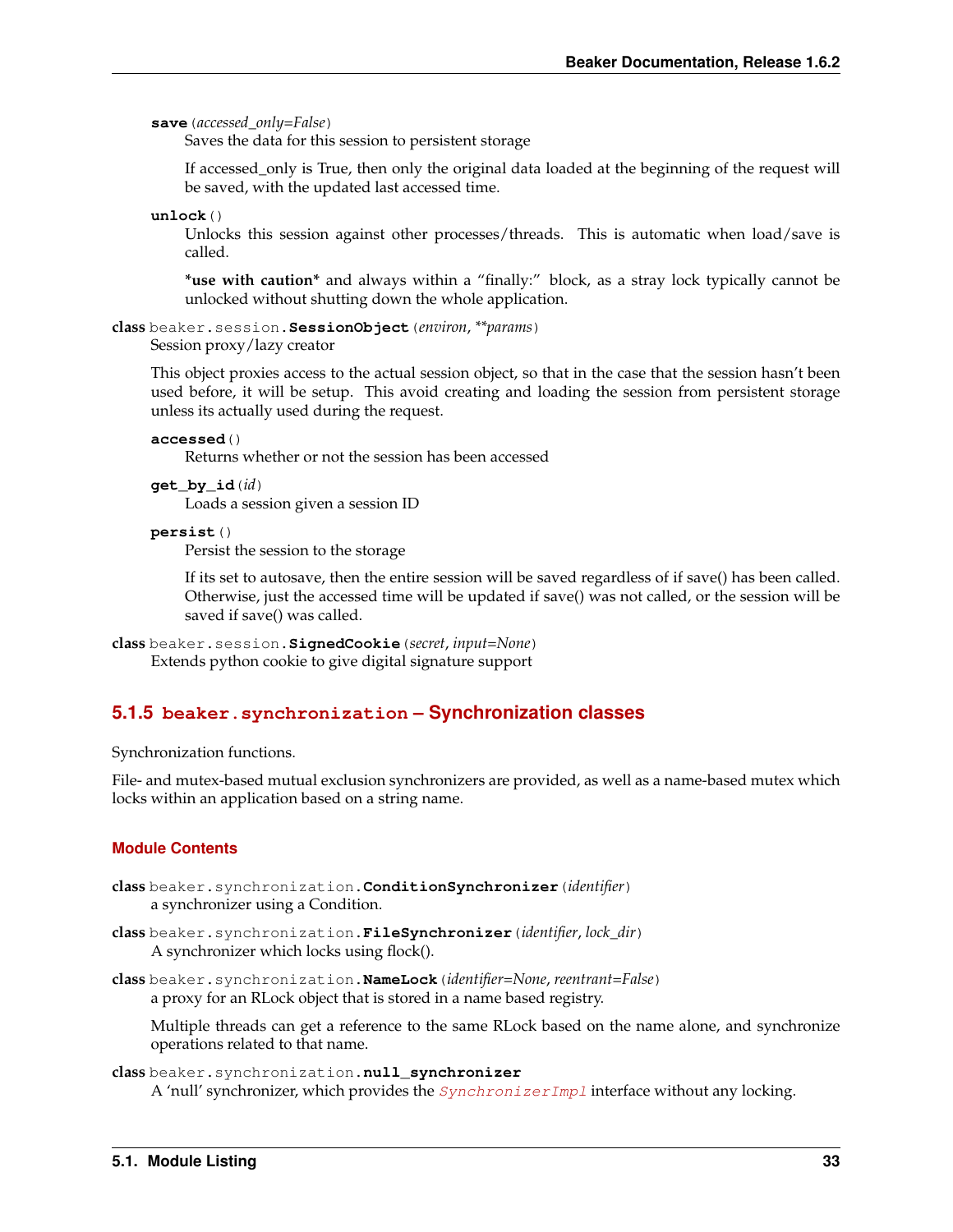<span id="page-37-1"></span>**class** beaker.synchronization.**SynchronizerImpl**

Base class for a synchronization object that allows multiple readers, single writers.

### **5.1.6 beaker.util – Beaker Utilities**

Beaker utilities

#### **Module Contents**

beaker.util.**encoded\_path**(*root*, *identifiers*, *extension='.enc'*, *depth=3*, *digest\_filenames=True*) Generate a unique file-accessible path from the given list of identifiers starting at the given root directory.

beaker.util.**func\_namespace**(*func*) Generates a unique namespace for a function

#### **class** beaker.util.**SyncDict**

An efficient/threadsafe singleton map algorithm, a.k.a. "get a value based on this key, and create if not found or not valid" paradigm:

exists && isvalid ? get : create

Designed to work with weakref dictionaries to expect items to asynchronously disappear from the dictionary.

Use python 2.3.3 or greater ! a major bug was just fixed in Nov. 2003 that was driving me nuts with garbage collection/weakrefs in this section.

#### **class** beaker.util.**ThreadLocal**

stores a value on a per-thread basis

```
beaker.util.verify_directory(dir)
```
verifies and creates a directory. tries to ignore collisions with other threads and processes.

<span id="page-37-0"></span>beaker.util.**parse\_cache\_config\_options**(*config*, *include\_defaults=True*) Parse configuration options and validate for use with the CacheManager

### **5.1.7 beaker.ext.database – Database Container and NameSpace Manager classes**

#### **Module Contents**

**class** beaker.ext.database.**DatabaseContainer**

```
class beaker.ext.database.DatabaseNamespaceManager(namespace, url=None,
                                                       sa_opts=None, optimistic=False,
                                                       table_name='beaker_cache',
                                                       data_dir=None, lock_dir=None,
                                                       **params)
```
Creates a database namespace manager

**url** SQLAlchemy compliant db url

- **sa\_opts** A dictionary of SQLAlchemy keyword options to initialize the engine with.
- **optimistic** Use optimistic session locking, note that this will result in an additional select when updating a cache value to compare version numbers.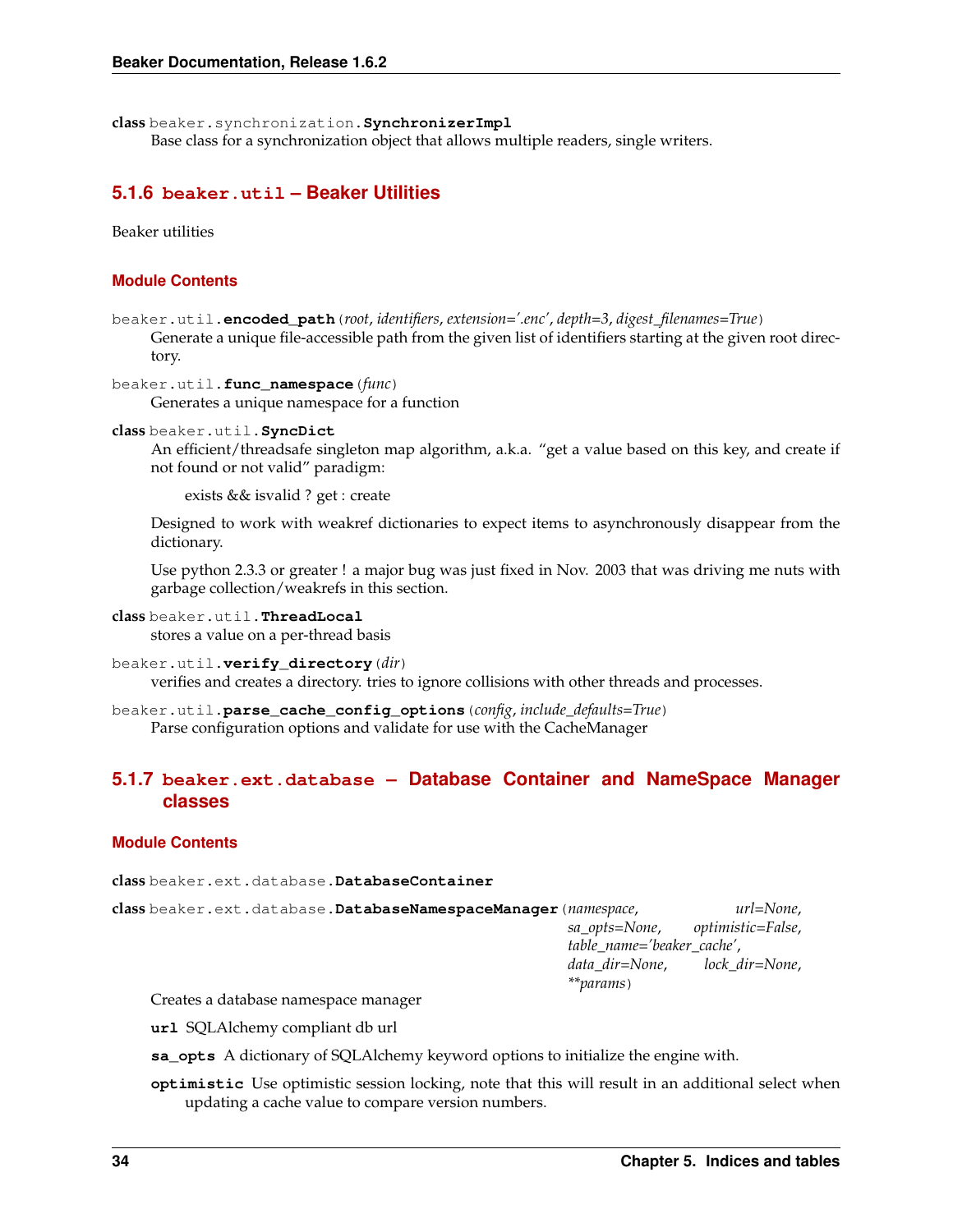<span id="page-38-1"></span>**table name** The table name to use in the database for the cache.

### **5.1.8 beaker.ext.google – Google Container and NameSpace Manager classes**

### **Module Contents**

**class** beaker.ext.google.**GoogleContainer class** beaker.ext.google.**GoogleNamespaceManager**(*namespace*, *table\_name='beaker\_cache'*, *\*\*params*) Creates a datastore namespace manager

### **5.1.9 beaker.ext.memcached – Memcached Container and NameSpace Manager classes**

#### **Module Contents**

**class** beaker.ext.memcached.**MemcachedContainer** Bases: [beaker.container.Container](#page-33-0)

Container class which invokes MemcacheNamespaceManager.

<span id="page-38-0"></span>**class** beaker.ext.memcached.**MemcachedNamespaceManager**(*namespace*, *url*, *memcache\_module='auto'*, *data\_dir=None*, *lock\_dir=None*, *\*\*kw*)

Bases: [beaker.container.NamespaceManager](#page-31-0)

Provides the [NamespaceManager](#page-31-0) API over a memcache client library.

**class** beaker.ext.memcached.**PyLibMCNamespaceManager**(*\*arg*, *\*\*kw*) Bases: [beaker.ext.memcached.MemcachedNamespaceManager](#page-38-0)

Provide thread-local support for pylibmc.

### **5.1.10 beaker.ext.sqla – SqlAlchemy Container and NameSpace Manager classes**

#### **Module Contents**

beaker.ext.sqla.**make\_cache\_table**(*metadata*, *table\_name='beaker\_cache'*) Return a Table object suitable for storing cached values for the namespace manager. Do not create the table.

**class** beaker.ext.sqla.**SqlaContainer**

**class** beaker.ext.sqla.**SqlaNamespaceManager**(*namespace*, *bind*, *table*, *data\_dir=None*, *lock\_dir=None*, *\*\*kwargs*)

Create a namespace manager for use with a database table via SQLAlchemy.

**bind** SQLAlchemy Engine or Connection object

**table** SQLAlchemy Table object in which to store namespace data. This should usually be something created by make\_cache\_table.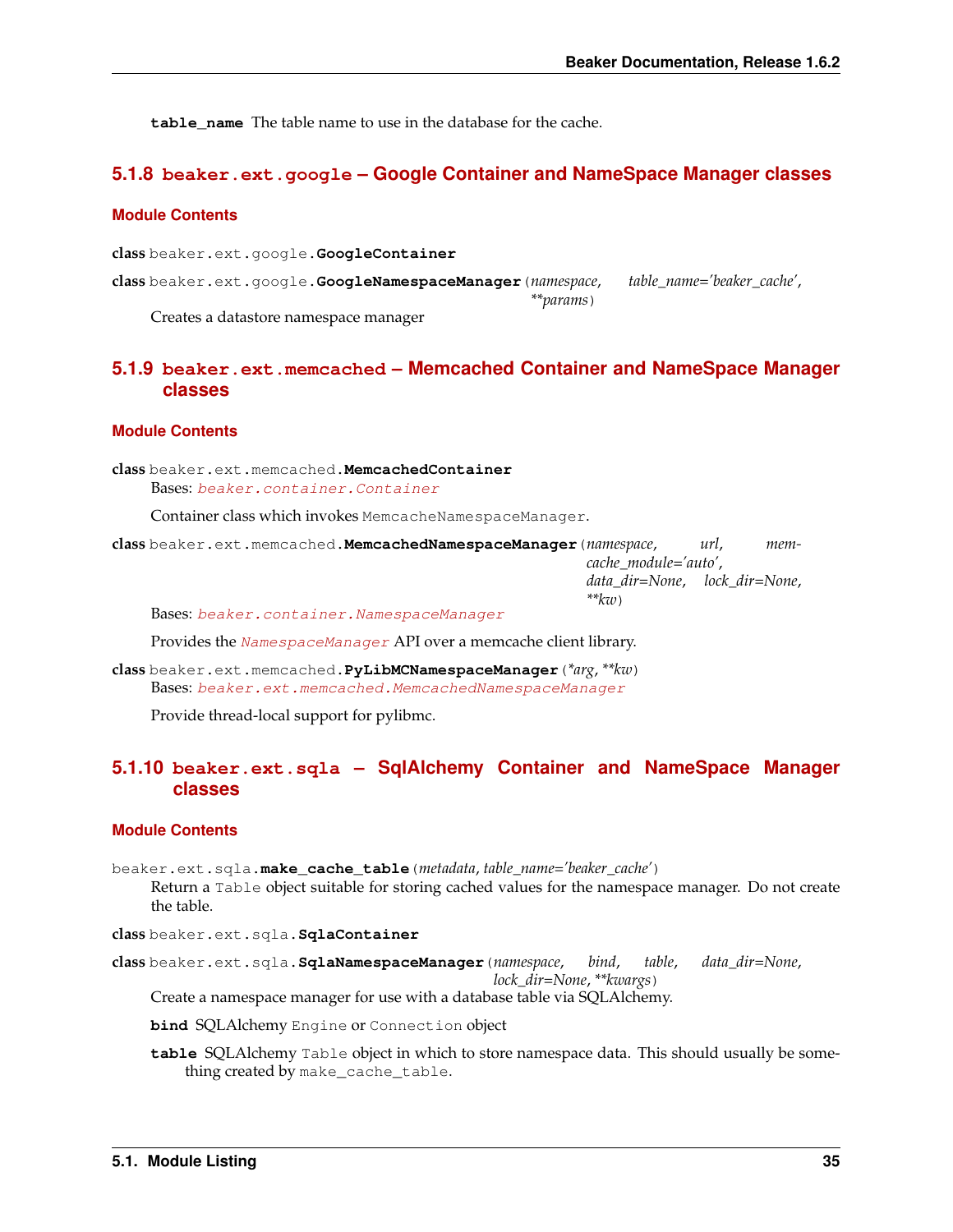### <span id="page-39-0"></span>**5.1.11 beaker.crypto.pbkdf2 – PKCS#5 v2.0 Password-Based Key Derivation classes**

### **Module Contents**

beaker.crypto.pbkdf2.**crypt**(*word*, *salt=None*, *iterations=None*)

PBKDF2-based unix crypt(3) replacement.

The number of iterations specified in the salt overrides the 'iterations' parameter.

The effective hash length is 192 bits.

**class** beaker.crypto.pbkdf2.**PBKDF2**(*passphrase*, *salt*, *iterations=1000*, *digestmodule=<built-in function openssl\_sha1>*, *macmodule=<module 'hmac' from '/usr/lib/python2.7/hmac.pyc'>*)

PBKDF2.py : PKCS#5 v2.0 Password-Based Key Derivation

This implementation takes a passphrase and a salt (and optionally an iteration count, a digest module, and a MAC module) and provides a file-like object from which an arbitrarily-sized key can be read.

If the passphrase and/or salt are unicode objects, they are encoded as UTF-8 before they are processed.

The idea behind PBKDF2 is to derive a cryptographic key from a passphrase and a salt.

PBKDF2 may also be used as a strong salted password hash. The 'crypt' function is provided for that purpose.

Remember: Keys generated using PBKDF2 are only as strong as the passphrases they are derived from.

```
close()
```
Close the stream.

**hexread**(*octets*)

Read the specified number of octets. Return them as hexadecimal.

Note that  $len(obj.hexread(n)) == 2*n$ .

**read**(*bytes*)

Read the specified number of key bytes.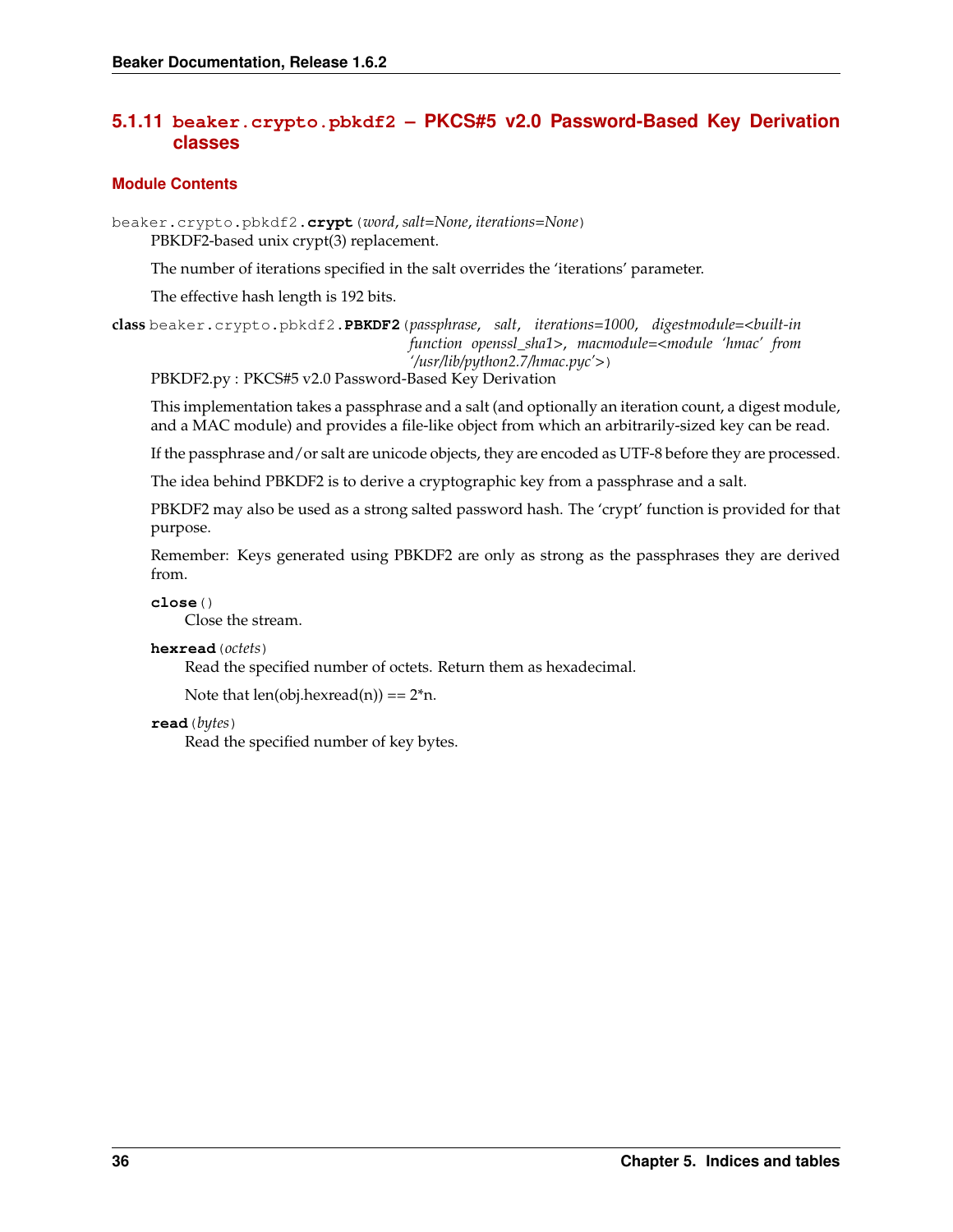### A

accessed() (beaker.session.SessionObject method), [33](#page-36-5) acquire\_read\_lock() (beaker.container.NamespaceManager

method), [28](#page-31-1)

method), [28](#page-31-1)

B

beaker.cache (module), [23](#page-26-3) beaker.container (module), [28](#page-31-1) beaker.crypto.pbkdf2 (module), [36](#page-39-0) beaker.ext.database (module), [34](#page-37-1) beaker.ext.google (module), [35](#page-38-1) beaker.ext.memcached (module), [35](#page-38-1) beaker.ext.sqla (module), [35](#page-38-1) beaker.middleware (module), [30](#page-33-1) beaker.session (module), [31](#page-34-1) beaker.synchronization (module), [33](#page-36-5) beaker.util (module), [34](#page-37-1)

## C

Cache (class in beaker.cache), [25](#page-28-1) cache() (beaker.cache.CacheManager method), [26](#page-29-4) cache\_region() (in module beaker.cache), [23](#page-26-3) cache\_regions (in module beaker.cache), [23](#page-26-3) CacheManager (class in beaker.cache), [26](#page-29-4) CacheMiddleware (class in beaker.middleware), [30](#page-33-1) can\_have\_value() (beaker.container.Value method), [30](#page-33-1) clear() (beaker.cache.Cache method), [26](#page-29-4) clear\_value() (beaker.container.Value method), [30](#page-33-1) close() (beaker.crypto.pbkdf2.PBKDF2 method), [36](#page-39-0) ConditionSynchronizer (class in beaker.synchronization), [33](#page-36-5) Container (class in beaker.container), [30](#page-33-1) ContainerMeta (class in beaker.container), [30](#page-33-1) CookieSession (class in beaker.session), [31](#page-34-1) createfunc (beaker.container.Value attribute), [30](#page-33-1) crypt() (in module beaker.crypto.pbkdf2), [36](#page-39-0)

### D

acquire\_write\_lock() (beaker.container.NamespaceMarl**ag&n**NamespaceManager (class in DatabaseNamespaceManager (class in beaker.ext.database), [34](#page-37-1) DBMContainer (class in beaker.container), [30](#page-33-1) beaker.container), [28](#page-31-1) delete() (beaker.session.CookieSession method), [32](#page-35-3) delete() (beaker.session.Session method), [32](#page-35-3) do\_remove() (beaker.container.NamespaceManager method), [29](#page-32-3)

DatabaseContainer (class in beaker.ext.database), [34](#page-37-1)

### E

encoded path() (in module beaker.util), [34](#page-37-1) expire() (beaker.session.CookieSession method), [32](#page-35-3) expire\_argument (beaker.container.Value attribute), [30](#page-33-1) expiretime (beaker.container.Value attribute), [30](#page-33-1)

## F

FileContainer (class in beaker.container), [30](#page-33-1) FileNamespaceManager (class in beaker.container), [28](#page-31-1) FileSynchronizer (class in beaker.synchronization), [33](#page-36-5) func\_namespace() (in module beaker.util), [34](#page-37-1)

## G

get() (beaker.cache.Cache method), [26](#page-29-4) get\_by\_id() (beaker.session.SessionObject method), [33](#page-36-5) get\_creation\_lock() (beaker.container.NamespaceManager method), [29](#page-32-3) get\_value() (beaker.container.Value method), [30](#page-33-1) GoogleContainer (class in beaker.ext.google), [35](#page-38-1) GoogleNamespaceManager (class in beaker.ext.google), [35](#page-38-1)